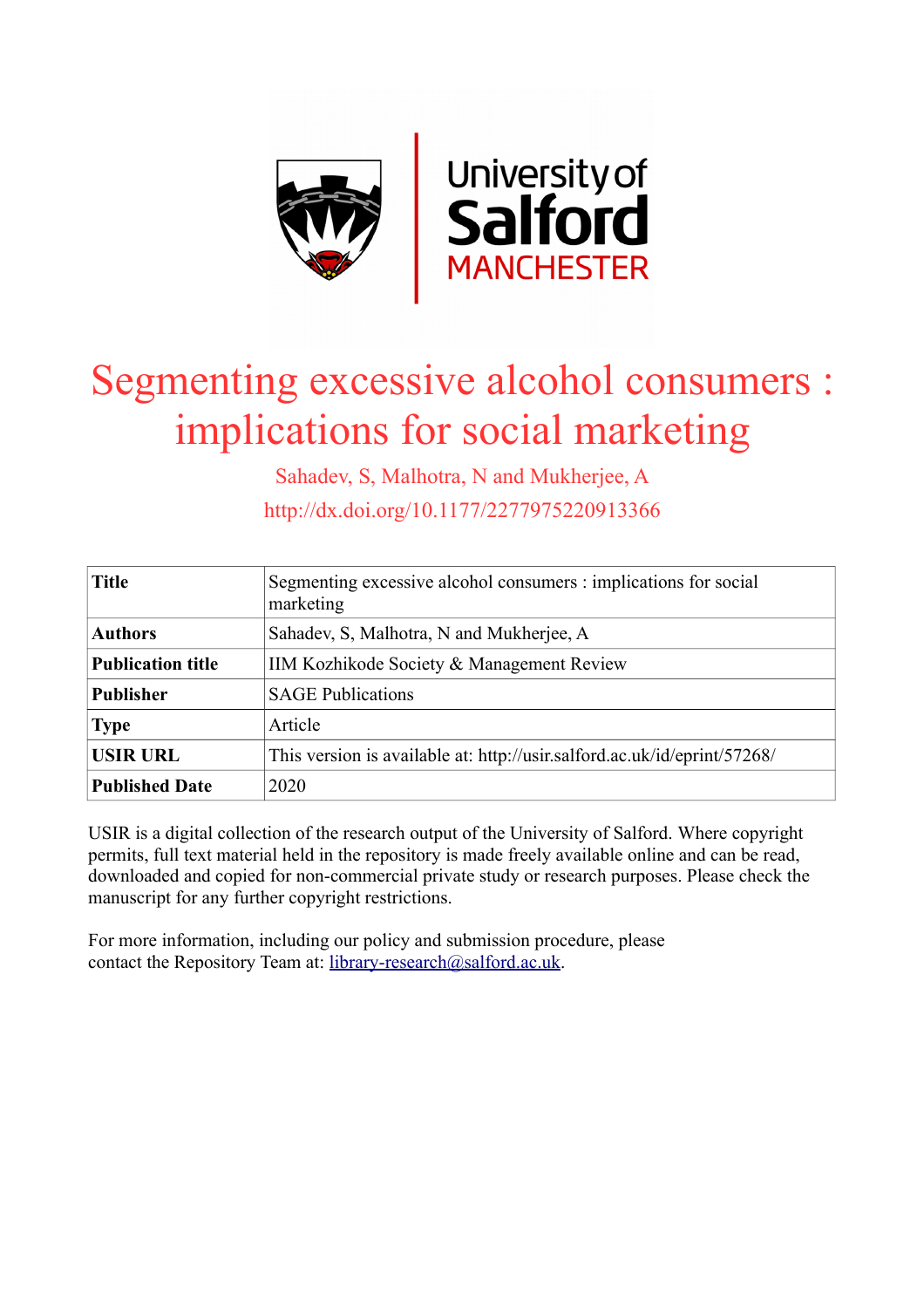# **Segmenting Excessive Alcohol Consumers: Implications for Social Marketing**

## **Abstract**

*While extant studies have mainly investigated differences between drinkers and non-drinkers, the literature on segmenting heavy drinkers and profiling them is surprisingly scarce. This study makes a significant contribution to the social marketing literature by illustrating a novel way of targeting heavy drinkers by utilising their health management styles and provides useful insights into understanding how segmentation could be a valuable tool for developing effective social marketing programmes that are aimed at reducing excessive alcohol consumption. Analysis of data collected through the HINTS study reveals a twocluster segmentation model. The two segments of heavy drinkers distinctly differ in terms of the extent of reliance and trust they place on the health service professionals. Hence, the segmentation analysis provides interesting and novel insights into the level of dependence of heavy drinkers on the health care system and their health management styles. The study provides an actionable perspective for future research, public policy and social marketing.*

**Key words**: segmentation, excessive alcohol consumption, social marketing, health management style, cluster analysis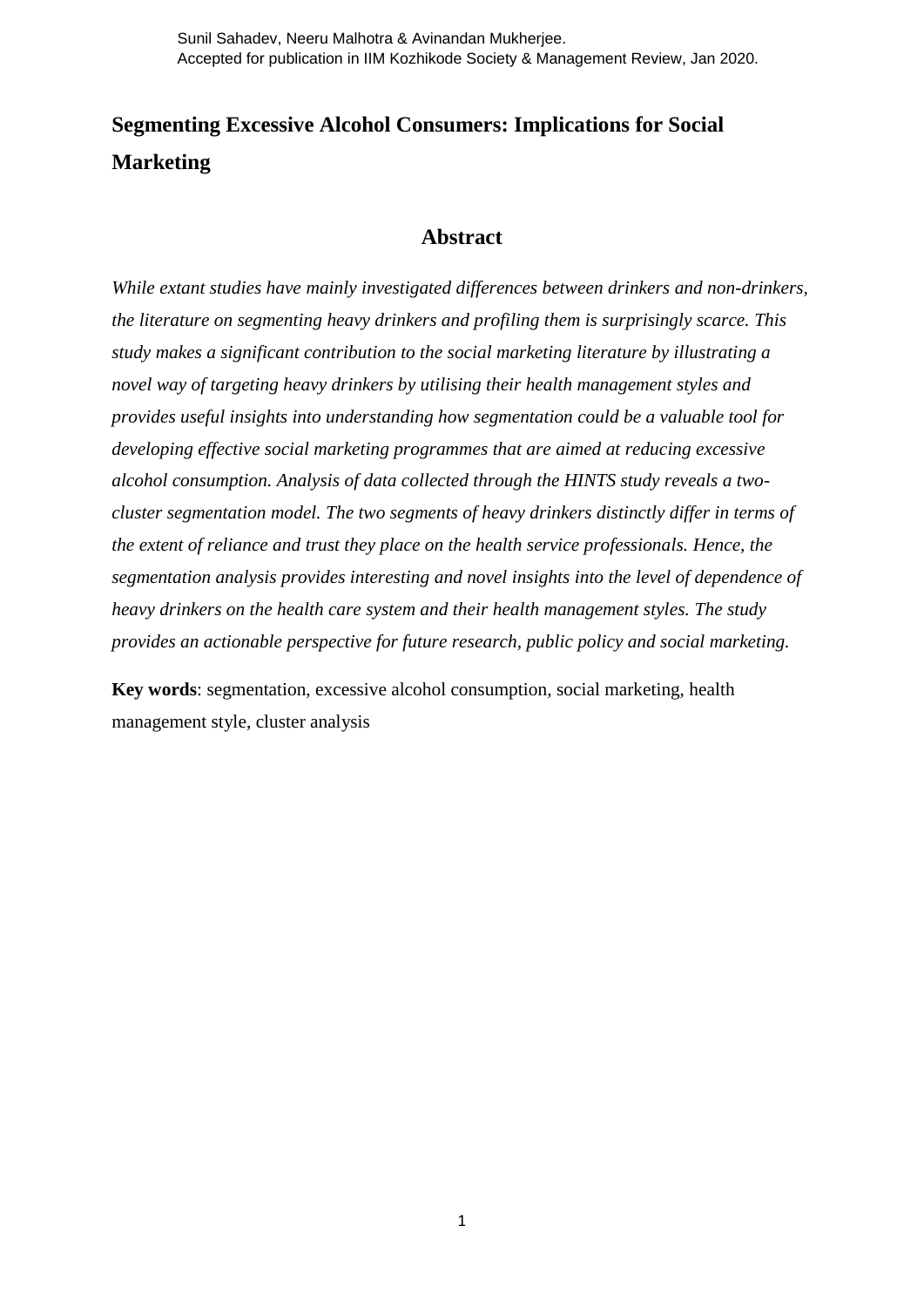Excessive alcohol consumption is a major public health problem, especially in the West (Paswan et al. 2015; Nelson et al. 2009). According to the World Health Organization, 3 million people worldwide die of alcohol-related causes in 2018 (WHO, 2018). The U.S. Center for Disease Control and Prevention (CDC) claims that excessive alcohol consumption not only kills about 88,000 people in the United States alone each year, but also has a huge economic impact. The economic cost of excessive alcohol consumption in the United States increased to \$249 billion in 2010 from \$223.5 billion in 2006, which translates to a significant increase from \$1.90 per drink in 2006 to \$2.05 per drink in 2010 (cdc.gov). These costs were largely attributed to reduced workplace productivity, increased crime, and the burgeoning cost of treating people for health problems caused by excessive drinking. In UK about 7700 alcohol specific deaths occurred in 2017 and about 1.13 million hospital admissions that were alcohol related (NHS Digital, 2018). Because of the potential adverse consequences associated with excessive alcohol consumption, it is not surprising that it has been a hot topic in government policies and health care service research, especially social marketing (Hassan and Shiu, 2007; Hogan, Perks and Russel-Bennett, 2014; Kubacki et al. 2015; O'Cass and Griffin, 2015).

Social marketing is emerging as a popular tool for bringing about positive social change (O'Cass and Griffin, 2015) as it is now being increasingly acknowledged that effective interventions need to be market driven for eliciting meaningful change in behaviours (Rundle-Thiele et al. 2015). As "social marketing seeks to develop and integrate marketing concepts with other approaches to influence behaviours that benefit individuals and communities for the greater social good" (p.2215), it can play a key role in targeting long-term behaviour change (Kubacki et al. 2015). For example, social marketing has been shown to be effective in changing a variety of social and health behaviours such as encouraging blood donation (Masser et al., 2009), reducing obesity (Croker et al., 2012), reducing binge drinking (Hogan, Perks and Russel-Bennett; 2014 and improving healthy eating (Carins and Rundle-Thiele, 2013). To initiate positive social change in long-term behaviour, social marketing focuses on the target consumer and uses insights gained from consumers to develop the intervention planning process (French, 2009). As such, strategic planning is at the heart of social marketing. It is vital that social marketers fully understand the target consumers before planning any interventions aiming to achieve their behavioural change.

Extant research demonstrates that studies suggesting interventions aimed at reducing alcohol consumption have mostly focused on demographic profiles and have compared heavy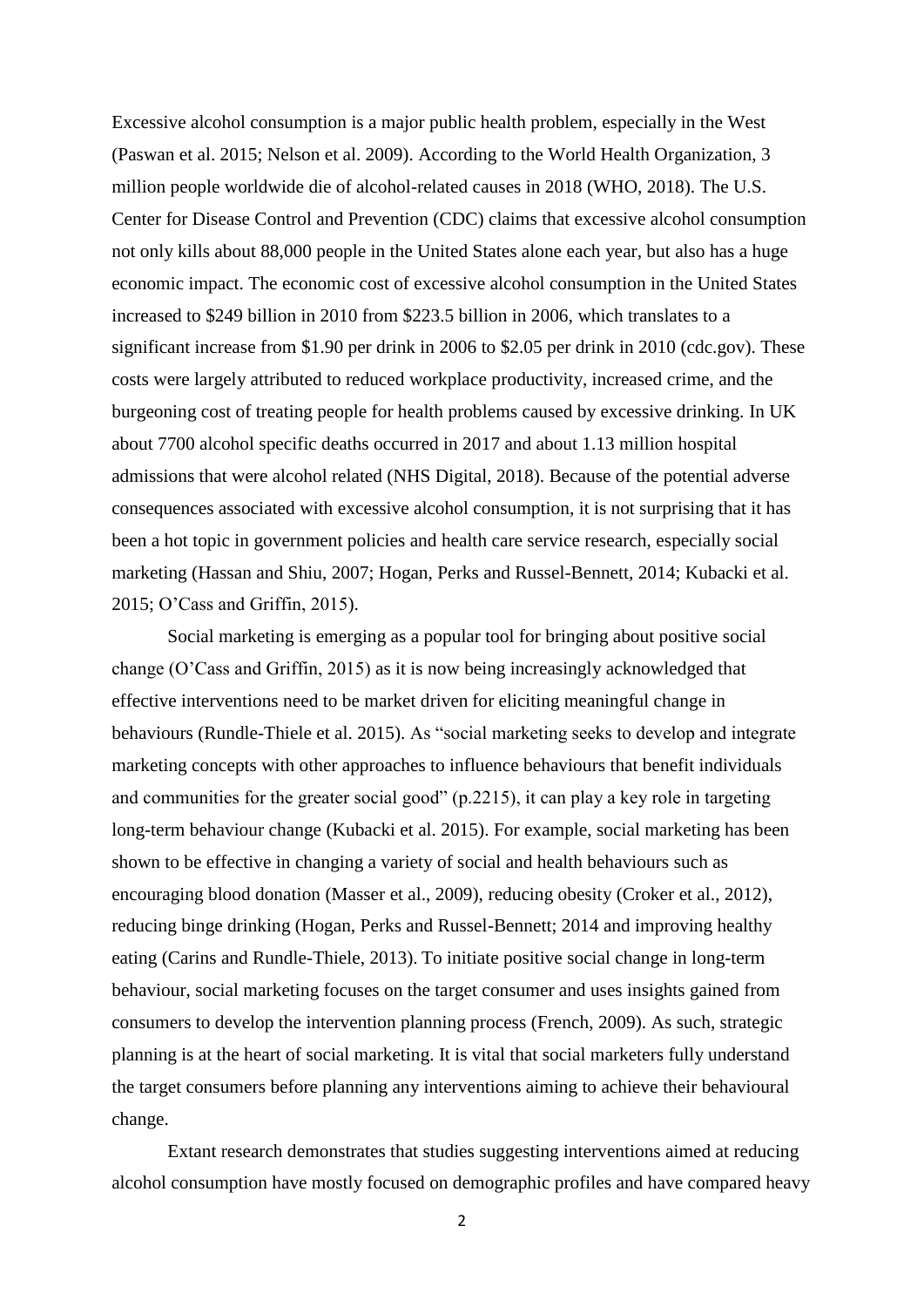drinkers with moderate or light drinkers and non-drinkers (Leeman et al. 2012; Neighbors et al. 2007; Johnston et al. 2005). However, given the tight budgets social marketers work with, social marketing efforts need to be primarily focused on heavy drinkers, given the enormous human social and economic toll on individuals and society. Assuming that all heavy drinkers have similar profiles with respect to demographics, psychographics, motivations or behaviour would be naïve (Kubacki et al. 2011). Therefore, to aid in effective planning of social marketing interventions, it is important to understand heavy drinkers in terms of the key characteristics of their different segments. While past studies have mostly used demographic and socio-psychological traits, surprisingly little research has evaluated the contribution of factors such as health management styles (see Perzynski et al. 2011) in understanding alcohol consumption. The present research addresses this key gap in the literature.

We develop clusters of heavy drinkers based on their demographics, psychological trait, health status and health management style. The main objective is to identify the different segments of heavy drinkers so that social marketing techniques could be employed according to their profiling characteristics. Understanding these key differences among excessive alcohol consumers is crucial for planning social marketing programmes aimed at reducing their alcohol consumption.

Although previous research has identified specific factors affecting alcohol consumption, literature indicates that more research is required to "determine how best to classify, label or identify" heavy drinkers to implement and tailor interventions toward these individuals (LaBrie et al. 2007; p. 90). For instance, a review of the literature indicates that, surprisingly, most studies on alcohol consumption do not employ market segmentation (Kubacki et al. 2015). Hence, a key limitation noted in many alcohol education programs is that "they are designed for a general population using a 1-size-fits-all approach" (Dietrich et al. 2015; p.252). Only a few studies have utilised demographics, behaviour or psychological traits (e.g. Hassan and Shiu, 2007; Glik et al. 2008; Moss, Kirby and Donodeo, 2009; Dietrich et al. 2015) as the bases of heavy drinker segmentation. In particular, no previous study could be found that has utilised psychographic segmentation based on health management styles to segment heavy drinkers for understanding their attitudes and behaviours. This is important as past research demonstrates that aspects of the patient–doctor relationship (Blixen et al., 2008; Vermeire et al., 2001; Sutton et al. 2015) play a key role in reducing alcohol consumption. For example, a recent study demonstrates that aspects of health management styles such as cooperation with doctors, living a healthy lifestyle and trust in doctors are significantly related to alcohol consumption (Perzynski et al. 2011). Thus,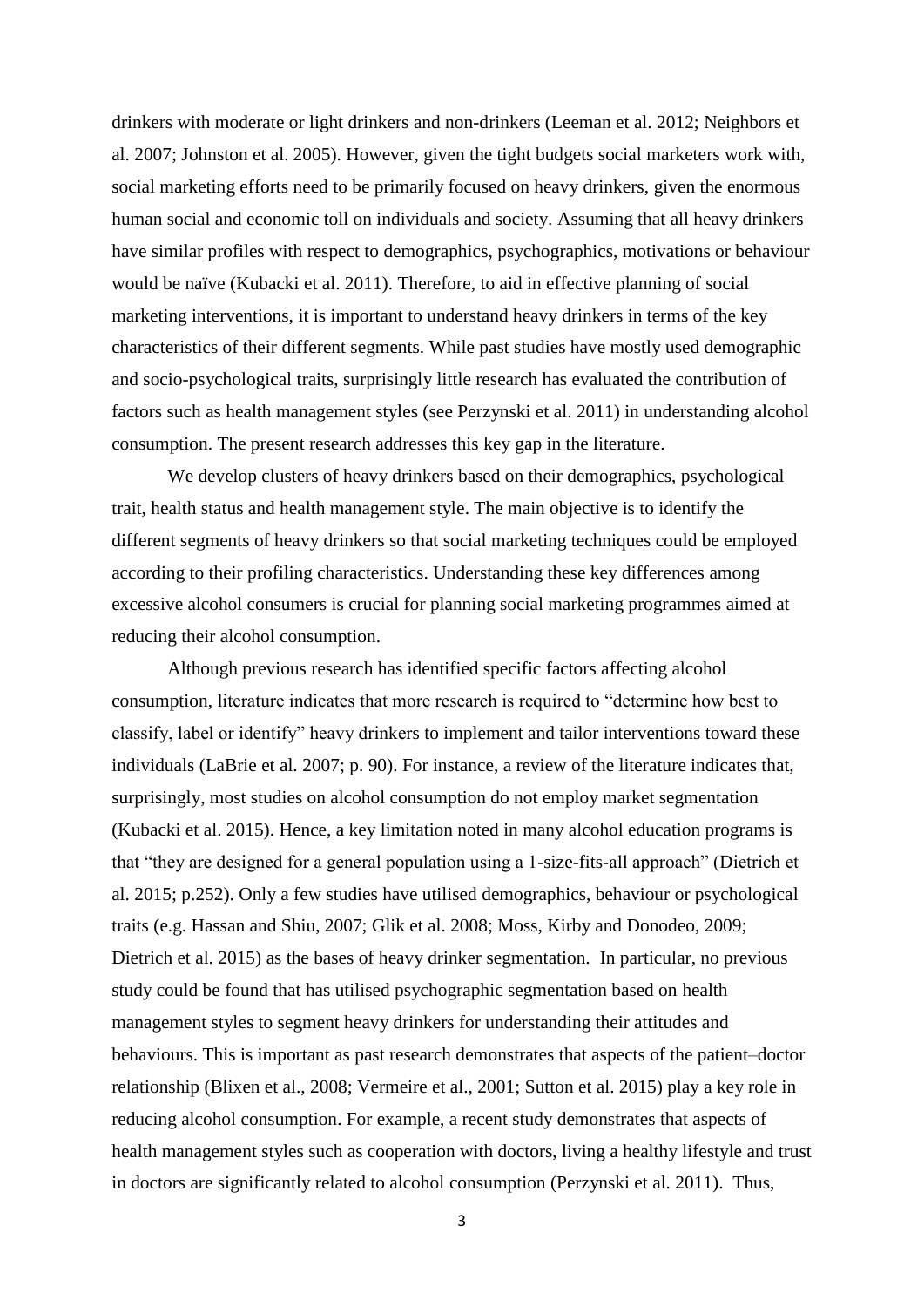profiling clusters of heavy drinkers based on their health management style may offer meaningful interpretations regarding their attitudes and behaviours as heavy drinkers could have varied health management styles and thus may approach health care in different ways. Given the limited budgets that most social marketers work with along with an increasing emphasis on accountability (Rundle-Thiele et al. 2015), such profiling may help social marketers in designing marketing programs that specifically target those factors, which are likely to have the greatest impact on alcohol consumption among people belonging to a specific cluster. Moreover, as self-efficacy can predict psychological changes that can explain individual health and healthcare decisions (Bandura 1977), it is argued that self-efficacy is an important psychological trait that may influence alcohol consumption (Perzynski et al. 2011). Thus, the concept of self-efficacy is an important factor to consider while profiling segments of heavy drinkers as it may determine the extent to which one is likely to respond to social marketing efforts (O'Cass and Griffin, 2015). Accordingly, in this study, we develop clusters of heavy drinkers based on a combination of several psychographic variables (such as health management style, self-efficacy and health status) that have previously beenused in studies primarily for understanding adherence (DiMatteo, 2004). Such an approach may help to obtain a more comprehensive view of the profiles of heavy drinkers to better understand their attitudes and behaviours for developing social marketing interventions .

The paper is structured as follows. First we review the literature relating to segmentation and health management style. We then discuss the methodology and cluster analysis, which is followed by discussion and managerial implications.

#### **Segmenting Excessive Alcohol Consumers**

The social marketing literature suggests that distinct segments exist within target groups, and they have differential responses to social marketing programs (Gray & Bean, 2011; Walsh, Hassan, Shiu, Andrews, & Hastings, 2010). Segmentation in social marketing draws on behavioural and psychographic data to assist social marketers to target specific segments in the development of promotional and marketing campaigns so that the available resources could be directed to the most promising segments (Rundle-Thiele et al. 2015). This is essential as different segments may require different marketing styles and techniques to make a real difference and elicit positive social change. As such, segmentation can be an extremely powerful tool "to reduce marketing expenditures by avoiding mass marketing and instead,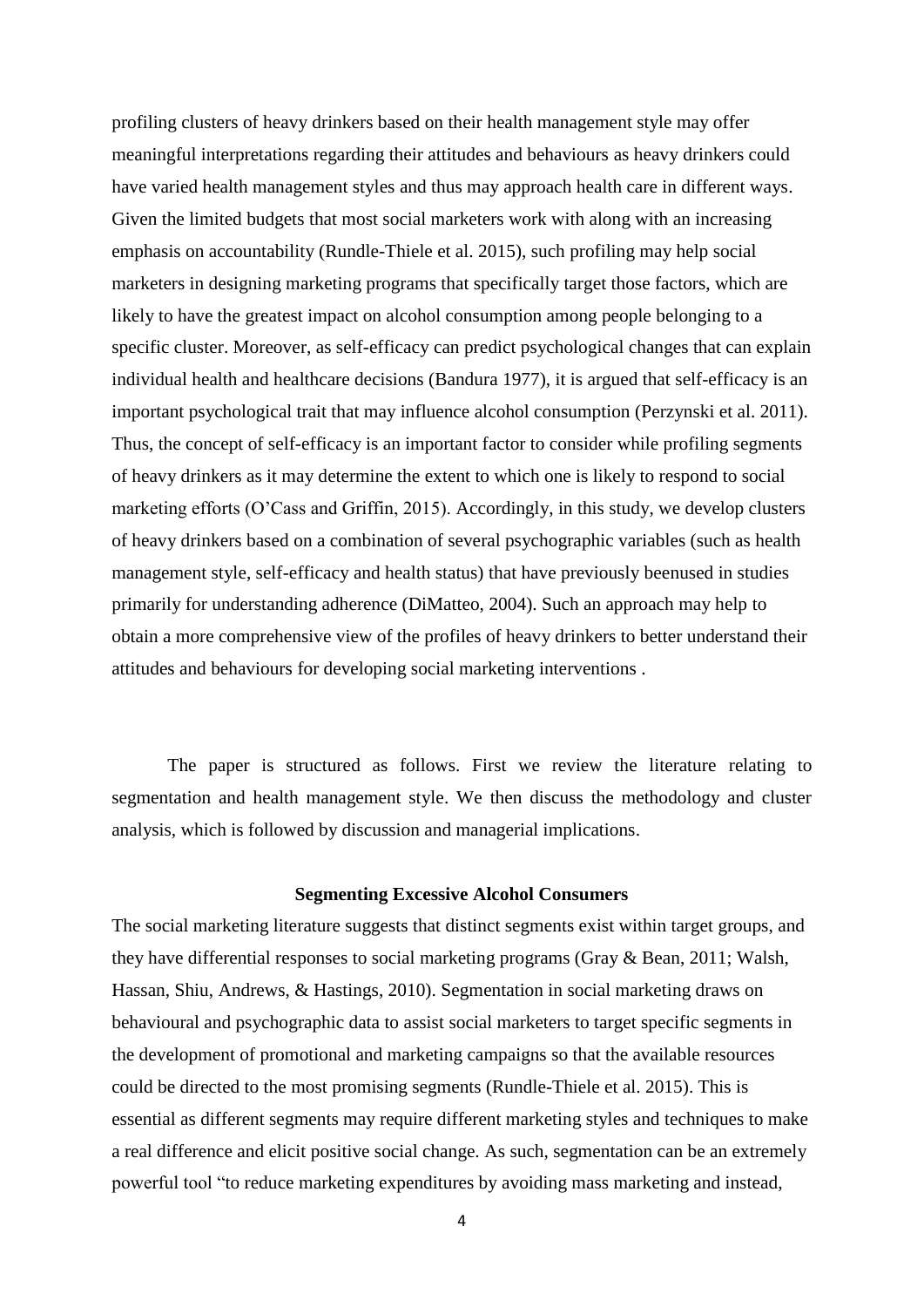investing resources into those target markets which are most promising" (Dolnicar and Grun, 2017; p.105). For example, Moss Kirby and Donodeo (2009) used the PRIZM data base, a demographic profile based database, to identify consumer segments who are most prone to drinking, and discovered 10 segments of consumers who are prone to binge drinking. Barnett et al (2008) developed a three cluster solution in a study of young heavy drinkers. The cluster analysis used factors like responsibility, aversiveness and the number of heavy drinking days. Cooper (1994) identifies four primary clusters of reasons for drinking — social motives, conformity motives, enhancement, and coping motives, while Hassan and Shiu (2007) focus on gender differences. In another study (Dietrich et al. 2015), demographics, drinking attitudes, drinking intentions, and alcohol knowledge were cluster analyzed to identify segments. However, despite the well acknowledged significance of market segmentation, it is noted in a recent study that social marketers often do not report using segmentation in their interventions; segmentation needs to be encouraged among social marketers (Rundle-Thiele et al. 2015), especially with the objective of reducing alcohol consumption through social marketing efforts (Kubacki et al. 2015). In this respect, few studies have looked at classification of heavy drinkers using their attitude towards health care or level of reliance on health service providers. We feel this is an important consideration in the context of controlling heavy drinking as non-utilisation of medical facilities has been shown to be a major problem in treating alcohol addiction (Cohen et al, 2007). For instance, Cunningham and Breslin (2004) found, in their study among heavy drinkers in Canada, that only one in three heavy drinkers actually access any medical facilities, while Cohen et al's (2007) study shows that only 27% individuals with alcohol dependence and abuse problems actually utilise any medical treatment. We address this limitation in the literature by utilising health management style as the main basis of classification as explained below.

#### **The Segmentation Model**

Drawing on the Transtheoretical Model of Behavior Change (Prochaska and DiClemente, 1992) and the Theory of Reasoned Action (Fishbein and Yzer, 2003), Perzynski et al. (2011) developed and tested a conceptual model, which acknowledges the importance of patient knowledge, attitudes, belief systems, and coping strategies, and postulates that psychosocial states and traits (such as health management style and self-efficacy) influence alcohol consumption (Perzynski et al. 2011). As a person's own assessment of what he or she expects to do (intention) and confidence (self-efficacy) in his or her ability to do are key determinants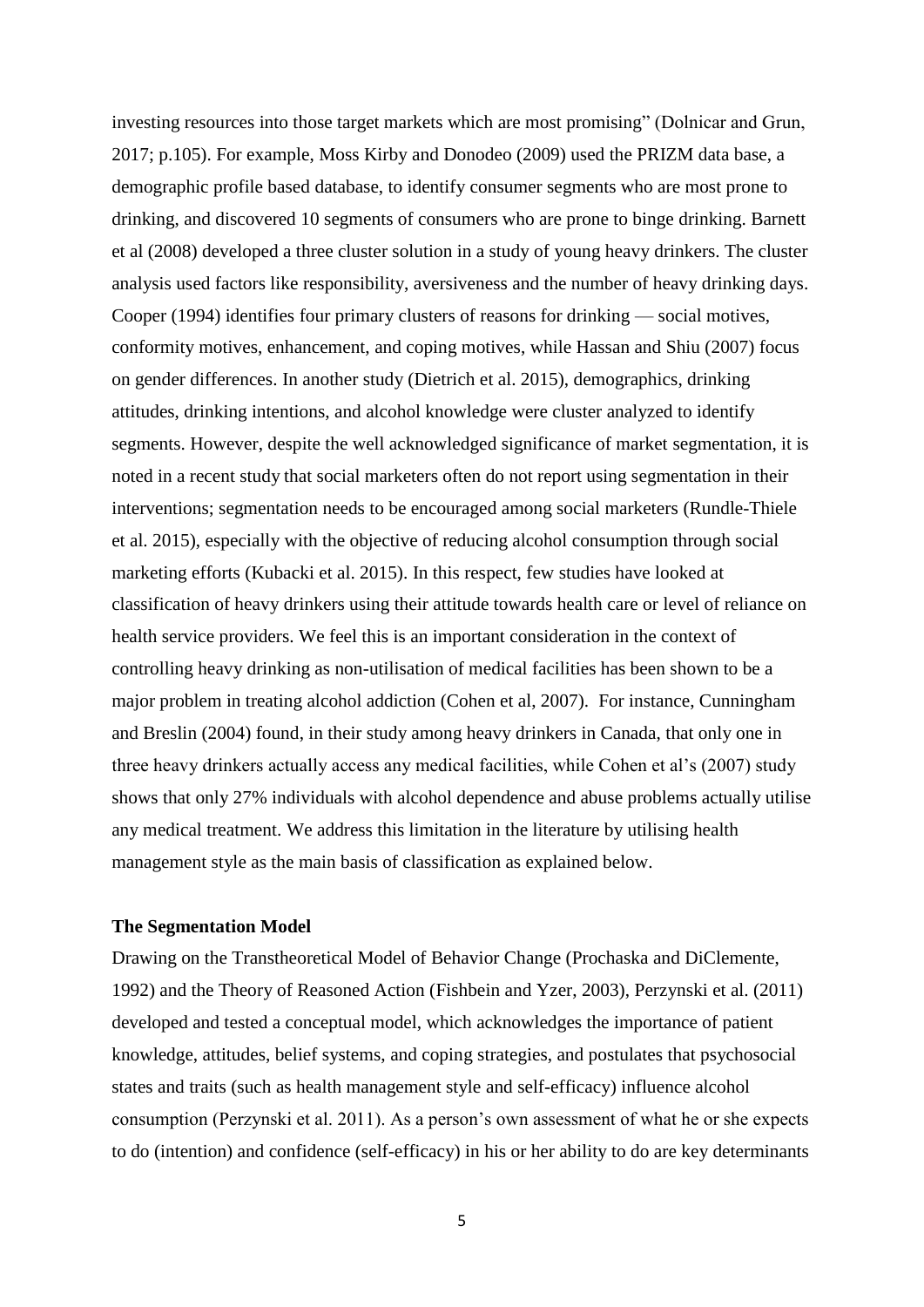of behaviour, (Fishbein and Yzer, 2003), both health management style and self-efficacy may be crucial in understanding alcohol consumption behaviours.

Health Management Style refers to the approach followed by individuals to manage their own health in terms of either seeking professional help from doctors or other health service professionals and / or relying on their own ability to regulate their health. Aspects of health management styles include reliance on doctors, cooperation with doctors, trust in doctors, and reliance on oneself to live a healthy lifestyle and caring for one's health (Fiscella et al., 1999; Millon et al., 1979; Perzynski et al. 2011). This construct therefore reflects an individual's overall attitude towards the health care system as well as the willingness to interact with health service providers. As prior literature suggests that patients' adherence is partially determined by aspects of the patient–doctor relationship (Blixen et al., 2008; Vermeire et al., 2001), health management style may be crucial to consider for reducing alcohol consumption.

Self-efficacy, which refers to "judgment of one's capability to accomplish a certain level of performance" (Bandura, 1986, p. 391) is another important factor in understanding alcohol consumption as it not only influences addictive behaviour, but also behaviour changes leading to abstinence (Paswan et al. 2015). Bandura (1977) proposed that selfefficacy can explain and predict psychological changes that influence healthcare decisions. Thus, the concept of self-efficacy may be important to understand the process an individual will go through in reducing alcohol intake and seeking medical care.

As individuals consider their health status when evaluating the pros and cons of drinking alcohol (Stoller et al., 2009), it is argued that health status can also influence health behavior decision-making (Perzynski et al. 2011) and thus may be an important factor to consider along with health management style and self-efficacy.

Accordingly, in this study we adopt the health management style as developed by Perzynski et al (2011) as the main basis for developing the segmentation schema for classifying heavy drinkers. Thus, variables that define the health management style of individuals are used as the basis for initial classification of heavy drinkers. Since an effective segmentation model includes factors that are used as the initial basis for classification as well as factors that are used for deeper profiling of the segments that emerge from the basic classification model to provide more information about each of the segments, hence, in order to gain a deeper understanding of the ensuing segment, two other classes of factors are used: (i) Health Status: This refers to health status of the heavy drinkers in terms of depression, anxiety, physical and/or other cognitive symptoms experienced by them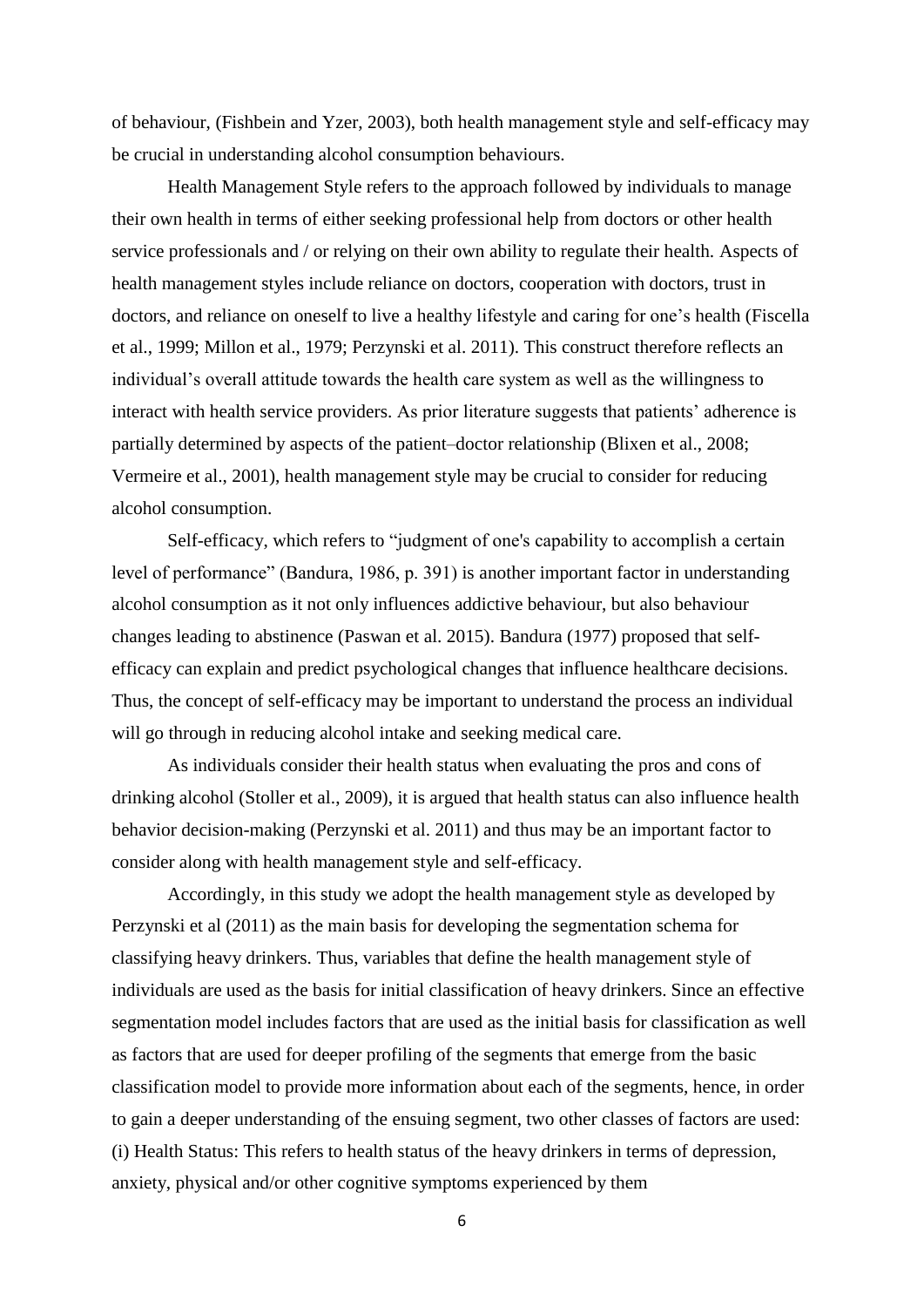(ii) Self-efficacy: This refers to the confidence that an individual has in his or her ability to manage one's own health.

#### **Methodology**

Data for this research was obtained from the U.S. Department of Health and Human Services, through the Health Information National Trends Survey (HINTS). This is a widely used and comprehensive survey, consisting of responses from over 7,600 individuals. The HINTS survey uses a representative sample from the population in the United States of America and is dedicated to learning how people find, use and understand health information (hints.cancer.gov). The HINTS survey collects information on an array of topics related to an individual's interactions with the health care facilities as well as general beliefs and attitudes on health care related issues. It provides a credible data base for understanding public perceptions and behaviour. This study used the data collected through the survey to identify heavy drinkers and their attitudes towards health care.

Heavy drinkers are defined as people who drink heavily and have a significantly increased risk of developing alcohol problems. Heavy drinking is defined using National Institute of Alcohol Abuse and Alcoholism (NIAAA, 2009) as:

- Women: More than seven drinks per week or three drinks per occasion
- Men: More than 14 drinks per week or four drinks per occasion

Based on this definition, sample elements who did not fall in the heavy-drinker category were excluded from the data base. In order to classify the total sample from the HINTS data base into heavy and non-heavy drinkers, questions about drinks consumed per day and per week were used in consonance. For females, all those who informed that they drank more than seven drinks per week were included in the heavy drinker category, while for males, only those who drank more than 14 drinks per week were included in the heavy drinker category. From the sample, a total of 431 heavy drinkers were identified. Of these, 153 respondents or 35% were males and 236 or 55% were females. However, in the 431 respondents, 42 (9.7%) did not specify their gender. We still retained them since all those whose gender was not clear, consumed at least 20 drinks per week and would safely fall in the heavy drinker category whether they were males or females. The male heavy drinkers in the group consumed on an average about 31 drinks per week and the female drinkers consumed on an average about 18 drinks per week. Of the heavy drinker sample, 294 respondents (68%) were above 45 years of age, 74 respondents (17%) were between 18 and 34 years of age and 58 respondents (13.5%) were between 34 and 44 years of age.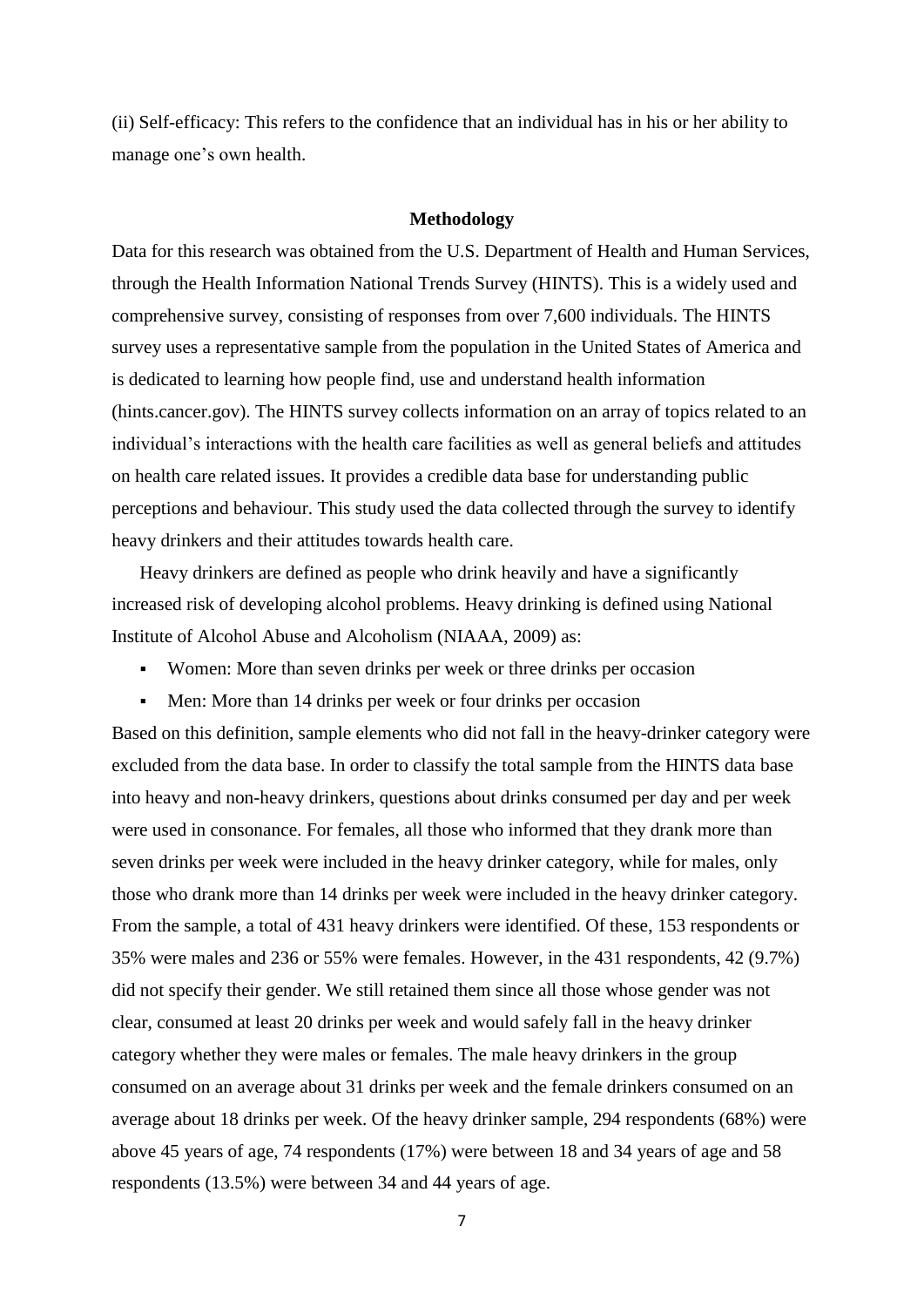#### **Cluster Analysis**

In order to cluster the heavy drinkers based on their health management style, a two-step cluster analysis was carried out among the 431 heavy drinkers. In order to assess the health management style of individuals, seven questions from the HINTS study were used. These questions are provided in Table 2. These questions sought the opinion of the respondents about the quality of the interactions with their healthcare provider in the last 12 months. The questions amply covered issues related to attention, feelings, emotions, etc. The questions were answered through a four point scale anchored between 'Always =1; Usually =2; Sometimes  $=3$  and Never  $=4'$ . Answers to these questions revealed the extent to which an individual relied on their healthcare provider and the degree to which they cooperated with the health provider – issues directly related to the health management style of the individual. Individuals who gave the answer 'never' to the statements had never relied on their health provider for solving health related problems or never depended on health professionals. Individuals who answered 'always' to the set of statements were on the other hand were very dependent on the health professionals and therefore showed heavy reliance.

The two-step clustering method was chosen for clustering the problem drinkers to identify problem drinker segments (SPSS, 2001). The optimal number of clusters is determined by the Bayesian inference criterion (BIC), a model selection criterion proposed by Schwarz. It is calculated using the formula:

#### $BIC_i = -2ln(L_i) + k_i ln(n)$

where *n* is the sample size;  $k_i$  is the number of parameters in model *i*; and  $ln(L_i)$  is the maximized value of the likelihood function for the estimated model *i*. The results of the auto clustering process, are shown in Table 1; indicating that the two cluster solution was the most appropriate as it had the largest ratios of both BIC changes and distance measures.

---------------------------------Insert Table 1 here------------------------------------------

Details of the two cluster solution in terms of the composition is provided in Table 2. The number in a particular cell indicates the number of respondents who marked that particular response to the statement and were categorised into that particular cluster. As is quite clear from the table, most of the members of Cluster.1 have marked 'always', 'usually' or 'sometimes' to the statements while most of the members in Cluster.2 have marked 'never' to the statements. The cluster solution thus divides the heavy drinkers into: (i) a group comprising 177 sample elements or roughly 42% of the population who feel that they 'usually' or 'always' get good health related advice and support from the health providers and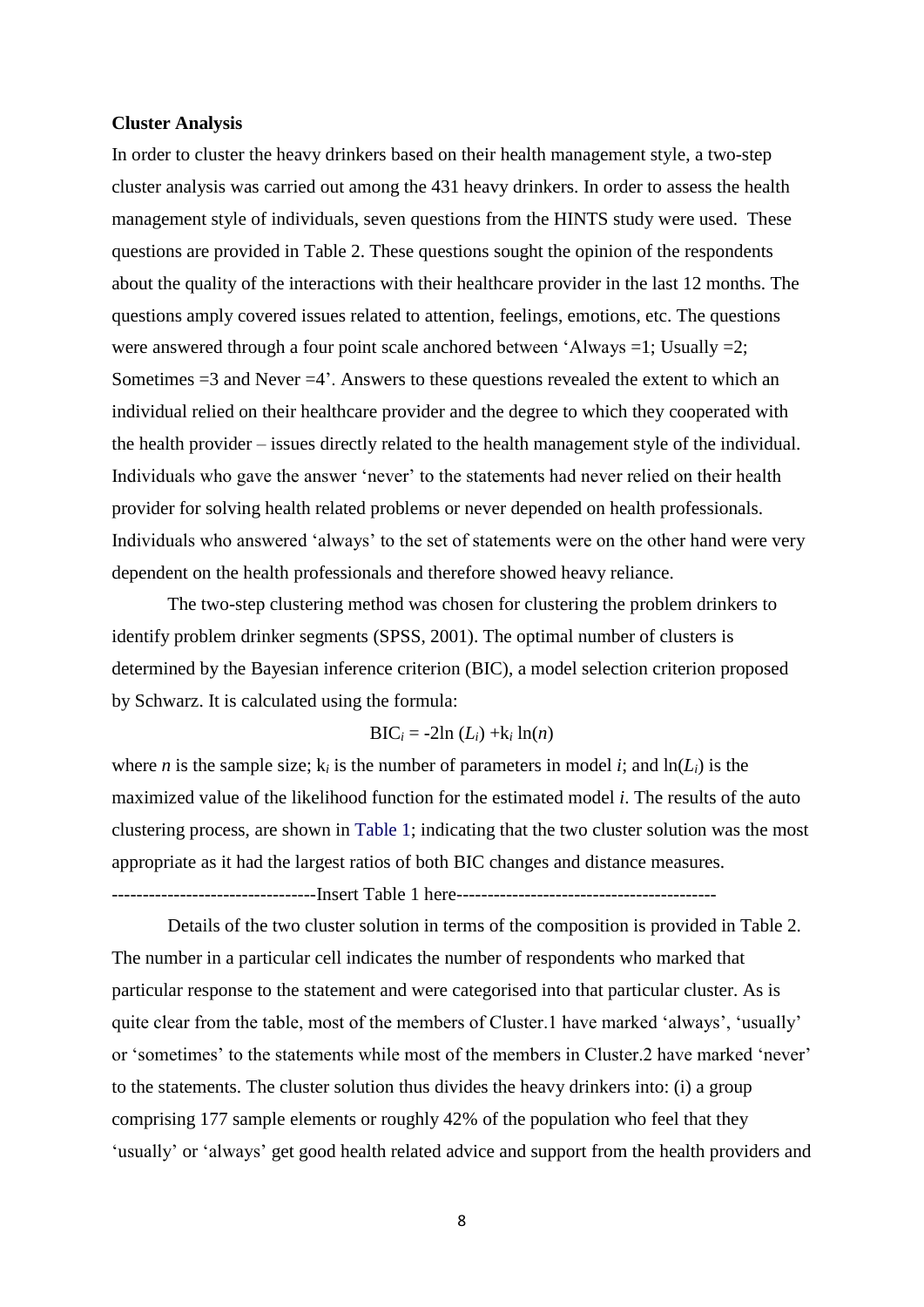thus perceive the health care quality received to be adequate, and (ii) a group comprising roughly 58% of sample who feel they 'never' get good health related advice and support.

Cluster.1 therefore comprises heavy drinkers who are highly reliant on health service professionals and have high levels of trust on health service professionals. Cluster. 2 on the other hand comprises heavy drinkers who feel they have 'never' received any support and are therefore prone to completely ignore the healthcare system. In the ensuing sections, we try to look at whether this segmentation system makes sense in explaining other patterns in the heavy drinker groups to potentially guide meaningful policy development. We first start with correlating the profiles of individuals with the segments.

#### **Profiling Excessive Alcohol Consumers and Cluster Membership**

The two heavy drinker clusters were first analysed in terms of any significant patterns in age or gender. The gender and age related analysis is provided in Table 3. Pearson's chi-square test used to assess the relationship between age profile, gender profile and cluster membership did not yield any significant result (for gender chi-square  $= 0.00$ , d.f  $= 1$ ; p $< 0.9$ ; for age chi-square = 8.99, d.f =4;  $p < 0.1$ ) and hence it can be concluded that there is no relationship between age and cluster membership. This shows that heavy-drinkers from any age group or any gender have roughly the same probability to fall into any of the two clusters. Similarly, analysis of the cluster membership across education level and family income also did not produce any significant Pearson chi-square coefficient (for education level chi-square  $= 5.99$ , d.f =4, p< 0.01; for family income level chi-square = 3.2, d.f =4, p<0.1). This goes to show that the two groups of heavy drinkers could come from any demographic profile.

-----------------------------------Insert Tables 2 and 3 here -------------------------------------

To further understand the profiles of the two clusters, differences between the alcohol intake across the two clusters were assessed. A one-way ANOVA shows the F-value to be insignificant (F=0.13,  $p<0.1$ ), which implies no difference between the groups of the heavy drinking clusters in terms of the alcohol intake.

#### **Cluster membership and related attitudes and beliefs**

In order to build a profile of each segment, other beliefs and attitudes related to the perception of quality of health care are analysed. In the first instance, the correlation between cluster membership and the perceived difficulty in receiving health related information as well as the level of trust placed by the respondent to information from different sources was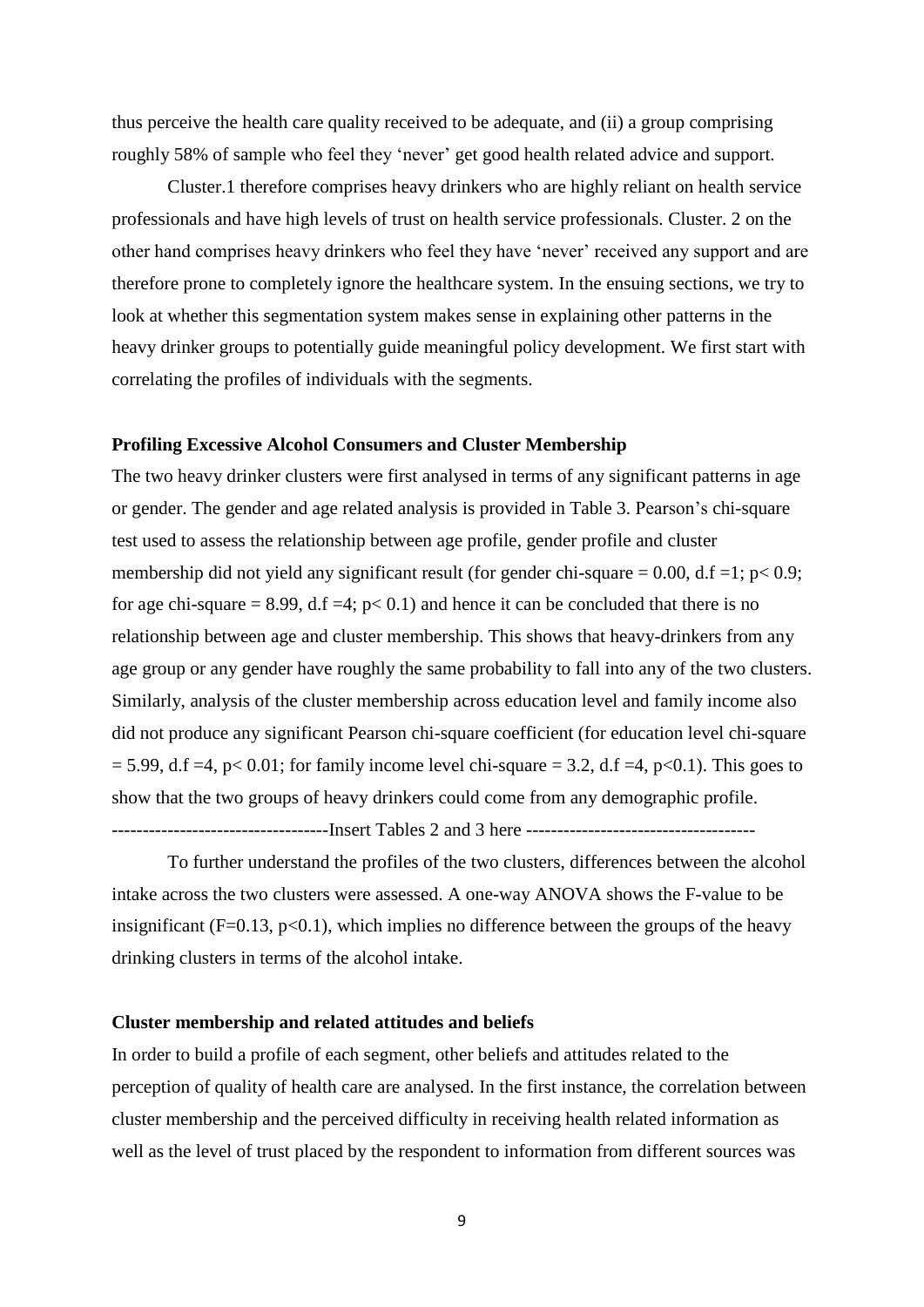assessed. Answers to three questions from the HINTS questionnaire were found to be correlated. These questions were:

- (i) "The information you found was hard to understand"
- (ii) "Overall how confident are you that you could get advice from or information about health or medical topics if you need it?"
- (iii) "Overall how would you rate the quality of health care you received in the past 12 months"

Response to the first question was obtained on a four-point scale anchored between 'Strongly agree' and 'Strongly disagree'. Lower scores for these questions indicate difficulty in obtaining and comprehending information. The response to the second question was assessed through a five-point scale anchored between 'completely confident' to 'not confident at all' where a high score indicated that the respondent was not confident of getting the information. The response to the third question was assessed through a five-point scale anchored between 'excellent' to 'poor' with lower values indicating high levels of satisfaction.

To assess the level of trust, answers to a question that asked the respondents to rate the extent to which they trust information about health and medical topics from different sources of information were correlated with the cluster membership. The extent of trust was measured through a four point scale ranging from 'Not at all' to 'A lot'. While the extent of trust from a range of sources like 'doctors', 'family or friends', 'Newspapers or magazines', 'radio', 'Internet' etc. were assessed, only the level of trust with information from 'doctors' and 'family' members correlated with the cluster membership. This shows that there is no difference between different clusters on the extent to which they trust information from impersonal external sources like 'radio', 'internet' etc. Table. 4 shows the ANOVA results as well as the mean values.

------------------------------------Insert Table 4 here --------------------------------------------

The analysis in Table 4 demonstrates that heavy drinkers clusters based on the perceived quality of health care also differ in their belief about accessing information on healthcare as well as trust derived from different sources of health care information. In general, members of Cluster.1 – who have a higher dependence on health care services, also feel the highest difficulty in retrieving health care information. Cluster.1 members are found to be significantly more satisfied with the quality of the health care as compared to members of Cluster 2. Members of Cluster.1 also significantly trust their doctors as well as their own families or friends to a greater degree than members of Cluster.2.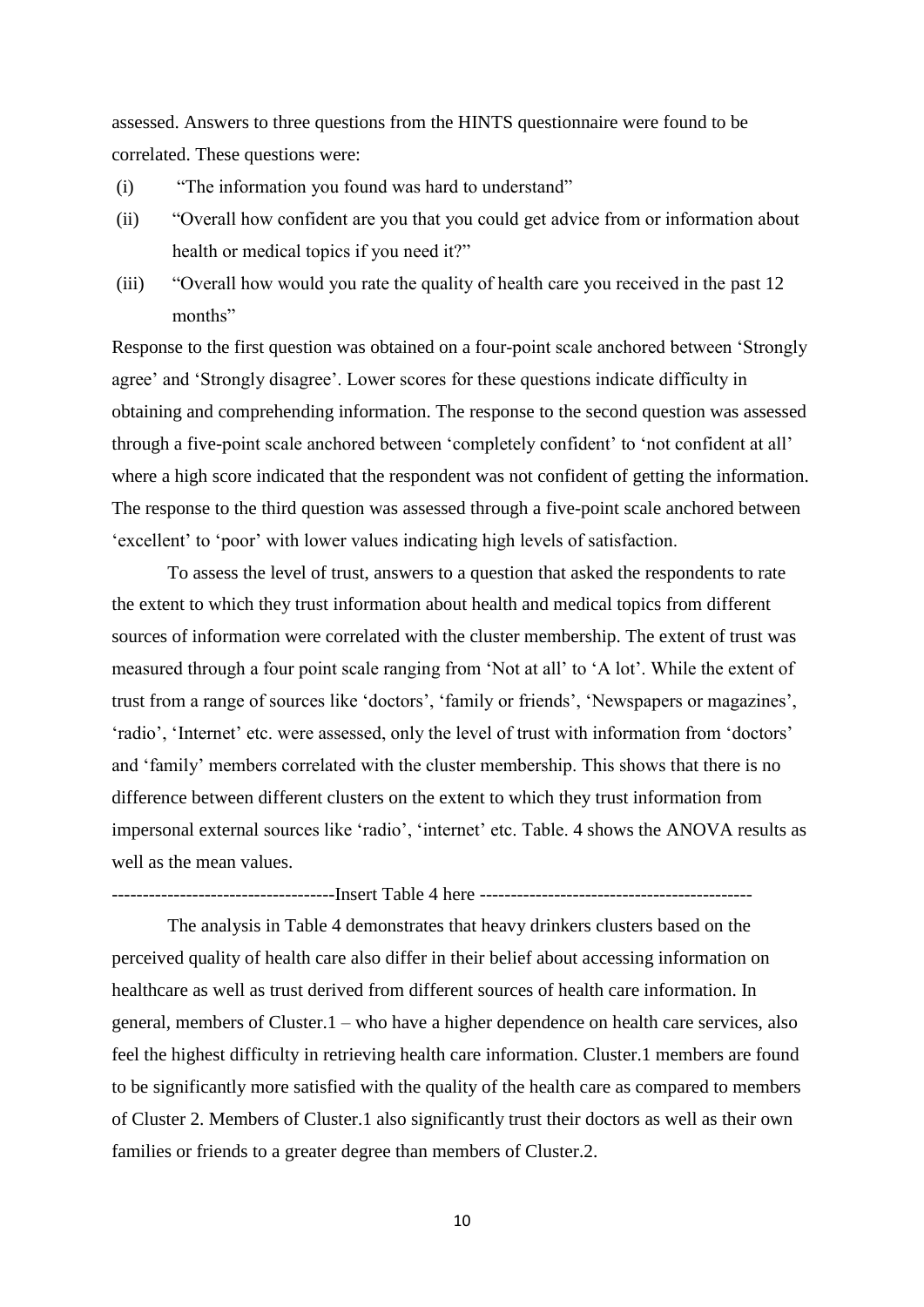In the next stage, the heavy-drinker cluster membership was correlated with overall level of depression or anxiety in their lives. Responses to these questions provide a broad indication to how the individual feels about his/her life, health etc. Results of this analysis are provided in Table.5.

---------------------------------------------Insert Table 5 here ------------------------------------------

Statements reflecting these constructs were anchored on a four point scale ranging from 'nearly every day' to 'not at all'. Analysis of the cluster means indicate that Cluster.1 members had lower values across the four statements such as lack of interest (statement.1), hopelessness (statement.2), nervousness (statement.3) and worry (statement.4). Thus, it is seen that members from Cluster.1, who have high dependence on doctors and medical professionals also seem to be very depressed, worrying, nervous and hopeless. On the other hand, Cluster.2 members who are characterised by relatively less dependency on doctors or health service professionals, have the least levels of worry or hopelessness.

In order to assess the differences between groups for overall opinion of their health, ANOVA was run for the single question "In general would you say your health is" anchored between 'Excellent' to 'Poor' with lower values indicating better health condition. The analysis produced a significant F-value  $(F=14.17, p<0.00)$ . Interestingly members of Cluster.1 had the lowest estimation of their health condition as compared to Cluster. 2 members.

#### **Interpreting the clusters**

Analysis of the demographic profile of heavy-drinker segments as well as the significant attitude/opinion variables help to build a clearer understanding of the clusters. Of course, there is little correlation between age and income with the two clusters and hence, it is assumed that the two clusters are formed by heavy-drinkers from all ages and income levels.

#### *First Cluster of Problem Drinkers*

Roughly 42% of the sample falls in this group. There are equal number of men and women in this group as well as members from all the age groups. They are distinguished by high levels of satisfaction as well as heavy reliance on the medical system. They have a higher level of trust in doctors and health service professionals as compared to members of the other cluster. This group also has the least ability to retrieve health information as well as to understand health information. Further, this group is highly worried, has high level of hopelessness and anxiety, and has less interest in life. They are also highly affected by the ill effects of heavy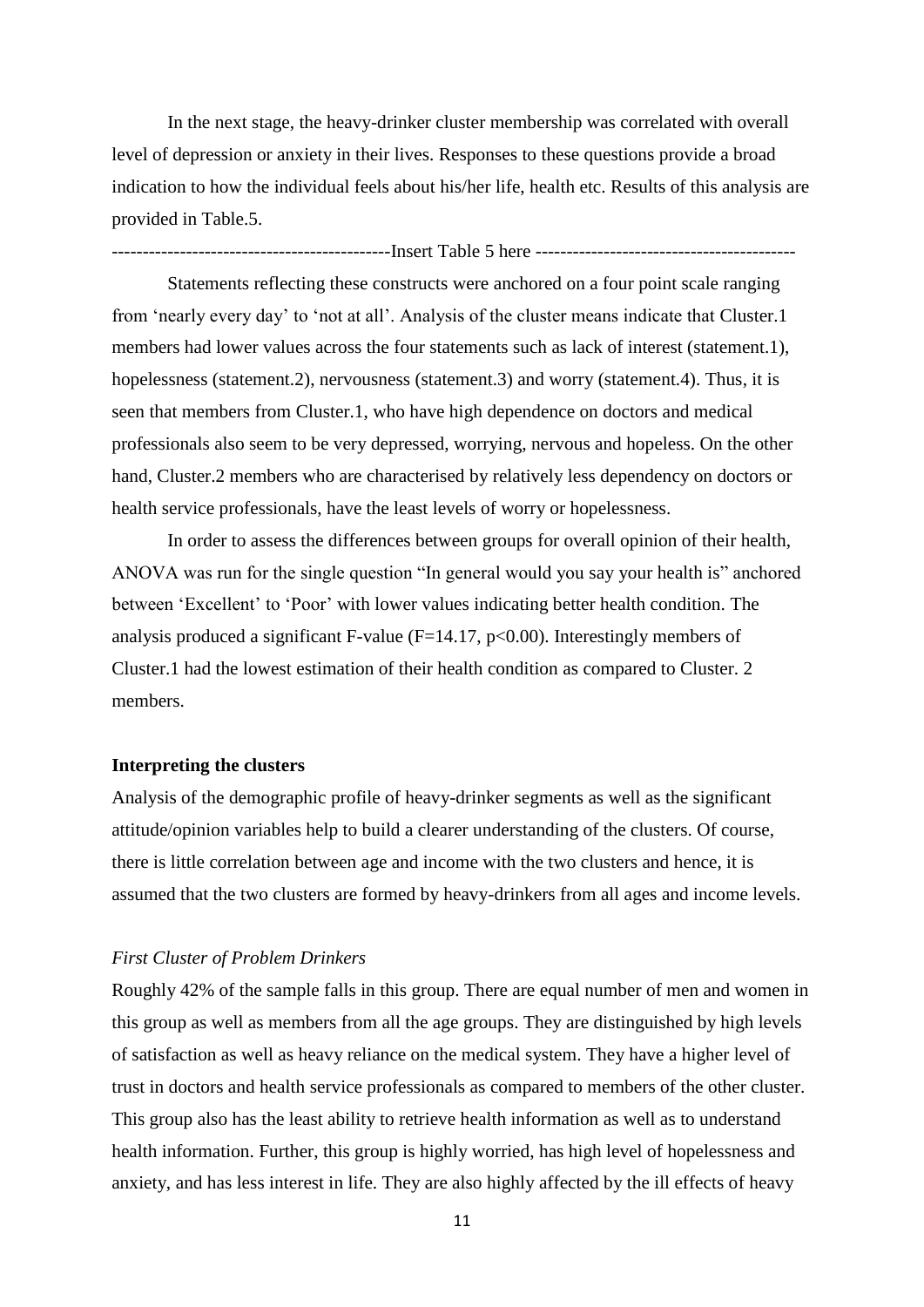alcohol consumption such as depression and anxiety. This group is unable to understand health information and cannot survive without heavy support from health service professionals and doctors. They exhibit low levels of self-efficacy. But this group also seems to make use of the services of health care professionals the most. Hence considering all these characteristics, we can call them the *'Vulnerables'*.

#### *Second Cluster of Problem Drinkers*

Cluster.2 comprises roughly 58% of the sample. Members of this cluster are least satisfied with and less reliant on health service professionals like doctors or nurses. They are least satisfied with the health care system and generally do not rely on the health care system. They are highly confident of their ability to retrieve and understand healthcare information. They are also most confident about their health. They are neither depressed nor worried and they also do not suffer from a low interest in life. This cluster therefore includes heavy drinkers who are very confident in what they do and don't seem to be bothered about health care advice or help from health service professionals. Considering these characteristics, it may be pertinent to call them the *'Unreasonable self-believers'.*

Table. 6 gives a summary of cluster profile based on the analysis of the means of health management style variables.

----------------------------------Insert Table 6 here-------------------------------------------------------

#### **Discussion and Implications**

This study provides unique insights into understanding how segmentation could be a useful tool for social marketing endeavours that strive to reduce excessive alcohol consumption. However, few intervention studies report the use of segmentation (Rundle-Thiele et al. 2015). In particular, past social marketing studies have not utilised health management styles as the basis of segmenting heavy drinkers. As such, this study makes a significant contribution to the social marketing literature by illustrating a novel way of targeting heavy drinkers by utilising their health management style. While health management style is per se not related to social marketing, clusters identified on the basis of health management style can provide social marketers with differentiated and targeted marketing interventions to change drinking behaviour. While some heavy drinkers might benefit from greater support from health system providers, others might benefit from uplifting marketing messages that engage them by bolstering their self-confidence and self-worth. This research provides much needed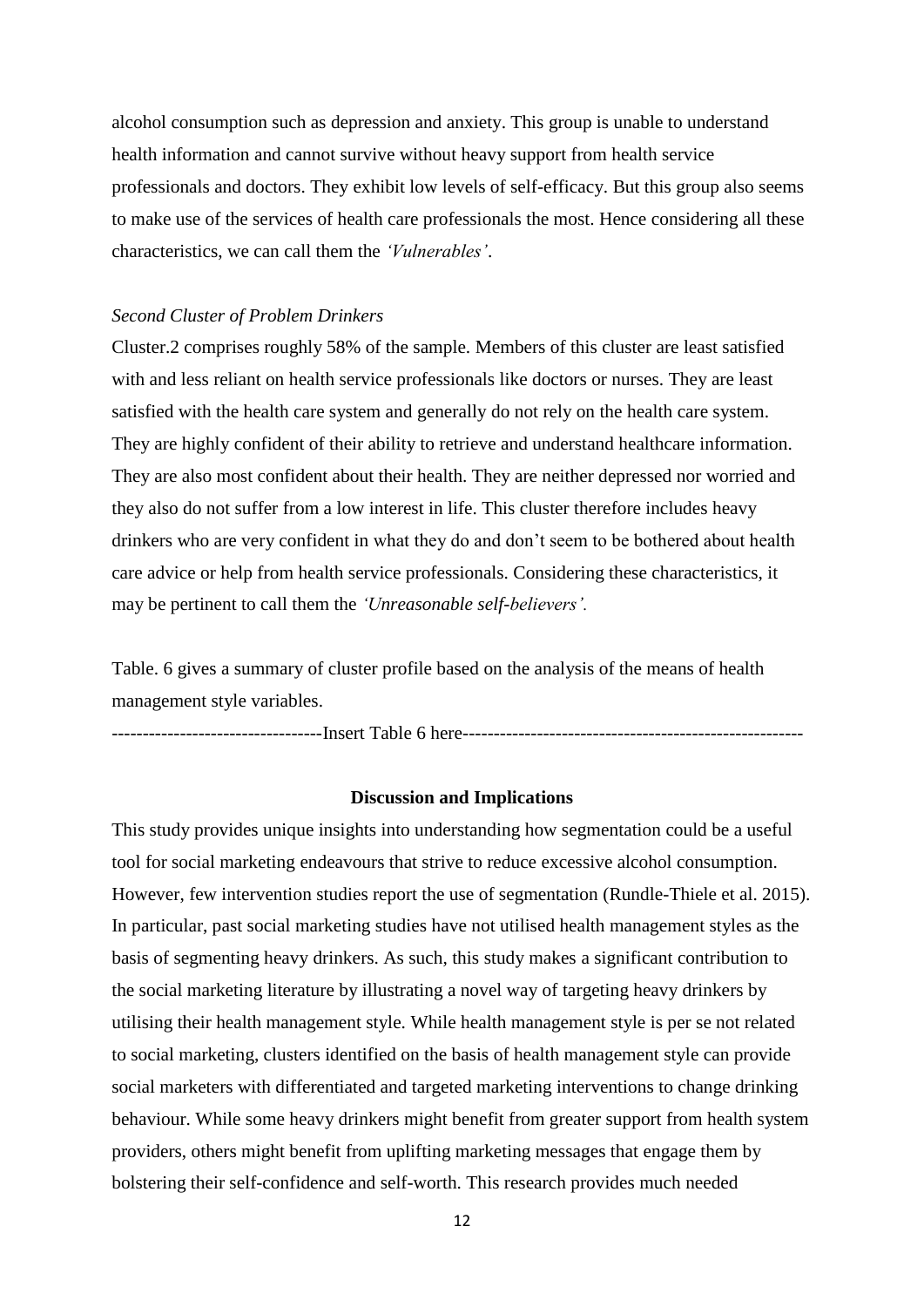granularity to dig deeper into the hitherto assumed monolithic segment of excessive alcohol consumers or 'heavy drinkers'.

The findings of this study suggest that an understanding of the relationship between individual characteristics and drinking requires moving beyond simple demographics, and beyond viewing drinking as a dichotomous choice in terms of drinkers and non-drinkers. Interestingly, in contrast to previous studies on alcohol consumption (Hassan and Shiu 2007; Dietrich et al. 2015), our study findings indicate that demographic variables such as gender, age, income or educational level do not show any association with the cluster classification. This implies that the clusters are purely based on attitudes and opinions of the individuals, and these attitudes and opinions cut across demographic profiles. Hence, our findings suggest that there is a need to view excessive alcohol consumption as a more nuanced problem and part of a broader system mediated by health care access and utilization, such as health management styles and health status of individuals.

Our study demonstrates that the health management style provides a rich description of heavy drinker segments, which could have important implications for social marketers. Such an approach could provide unique insights that can be applied to better frame the social marketing interventions, which may lead to a long-term change in behaviour. The insights gained from the two clusters analysed in the study could be utilised to develop appropriate marketing programmes to cater to the requirements of each chosen segment. For example, the cluster analysis of heavy drinkers indicates several important patterns.

First, it is evident that 42% of heavy drinkers are 'vulnerables', which seems like a group that has tried to reduce their heavy drinking habits, but in vain, and consequently feel very helpless and worried. Although this segment can be expected to be the most cooperative segment, however, they still fall in the heavy drinking category possibly either due to the limited success of the social marketing interventions or due to psychological and psychosocial conditions. It clear that while this segment is heavily dependent on health care professionals, such interactions have not had any significant effect in altering their drinking behaviour. For instance, Kington (2002) found that even though there was an increase in alcohol discussions when physicians were prompted to do so, health care providers were not often enough forthcoming in giving advice and working with a patient to reduce drinking, in spite of the evidence that these methods are effective. In this context, Bradley et al. (2002) aptly point out the need for medical education to increase physician skill in alcohol problems intervention. Downstream social marketing, which operates under the assumption that unhealthy behaviours mainly result due to a lack of knowledge or an attitude that reinforces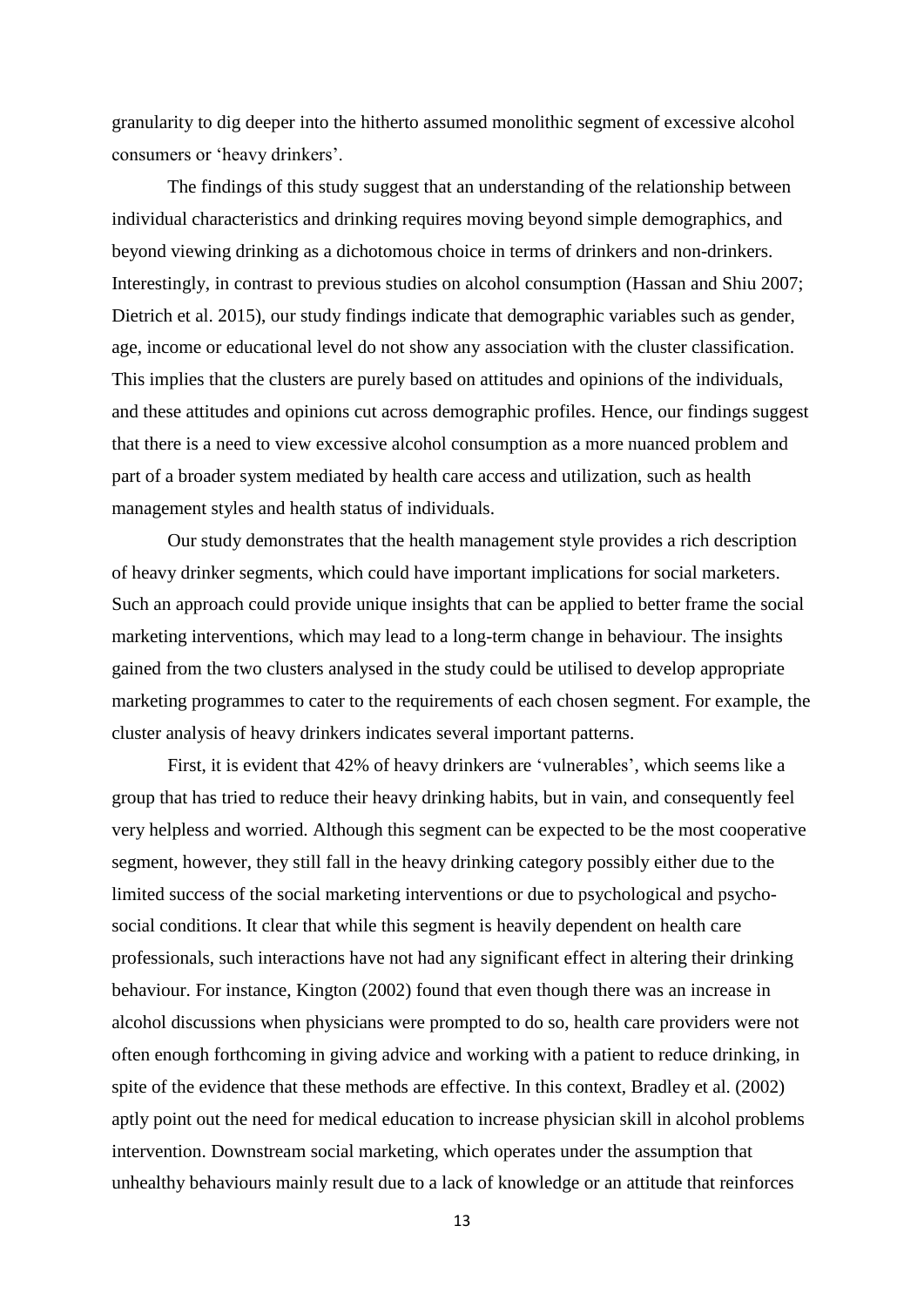that behaviour, and thus can be controlled (Wymer, 2011), could be most useful in targeting such consumers. With regard to this segment, what is necessary is to offer advanced and specialised 'educational' intervention programmes as such programmes could help develop the required skills and knowledge to help reduce alcohol consumption (Rundle-Thiele et al. 2013); combining education with social marketing can be an effective approach to generate long-term change in their behaviours (Rothschild, 1999). 'Edutainment' programs, which are programs for reducing alcohol consumption that extend beyond information-only campaigns and include entertainment such as games, music, blogs and websites (see Rundle-Thiele et al. 2015) could also be utilised to improve the attitude and knowledge of the target group about alcohol consumption. For example, the 'Be Under Your Own Influence' program, an inschool communication campaign was successful in reducing alcohol consumption among younger adolescents (Slater et al., 2006). Other such examples of social marketing programs are the interactive SHAHRP program, which used a series of skillbased activities (McBride, Farringdon, Midford, Meuleners, &Phillips, 2004) and Game On: Know Alcohol (GOKA; Rundle-Thiele et al. 2015) that was formulated to tackle the problem of drinking.

Second, the study finds that the largest percentage (58%) of heavy drinkers have very low reliance on health care professionals and feel quite confident about solving their problems without any help from others. The existence of this segment goes to support the prevalent view about the difficulties inherent in bringing together patients and health care professionals in sustainable partnerships to reduce health problems (Renedo et al, 2015). The lack of trust in doctors as revealed by this cluster of heavy drinkers supports the findings of a previous study by Johanson et al (1998) on physician-patient interaction, which shows that physicians pay very little attention to their educational mission, giving information and advice to patients only in very vague and general terms. Accordingly, it seems that this segment – the 'unreasonable self-believers' — may not be attentive to general educational programmes or communications about such programs and may have a mental barrier towards accepting problems related to heavy drinking. This segment is, hence, one of the biggest challenges for effective social marketing efforts. Potential social marketing strategies may include targeted communication for this segment by selecting appropriate communication channels. For example, advertisements may utilise fear as the key emotional appeal to change the mindset of this particular cohort. Thus, social marketing efforts that try to change the general attitude of the individuals towards accepting help from health care professionals should be the main focus in targeting this segment. As such, social marketing for this segment may need to move beyond individual downstream to midstream and upstream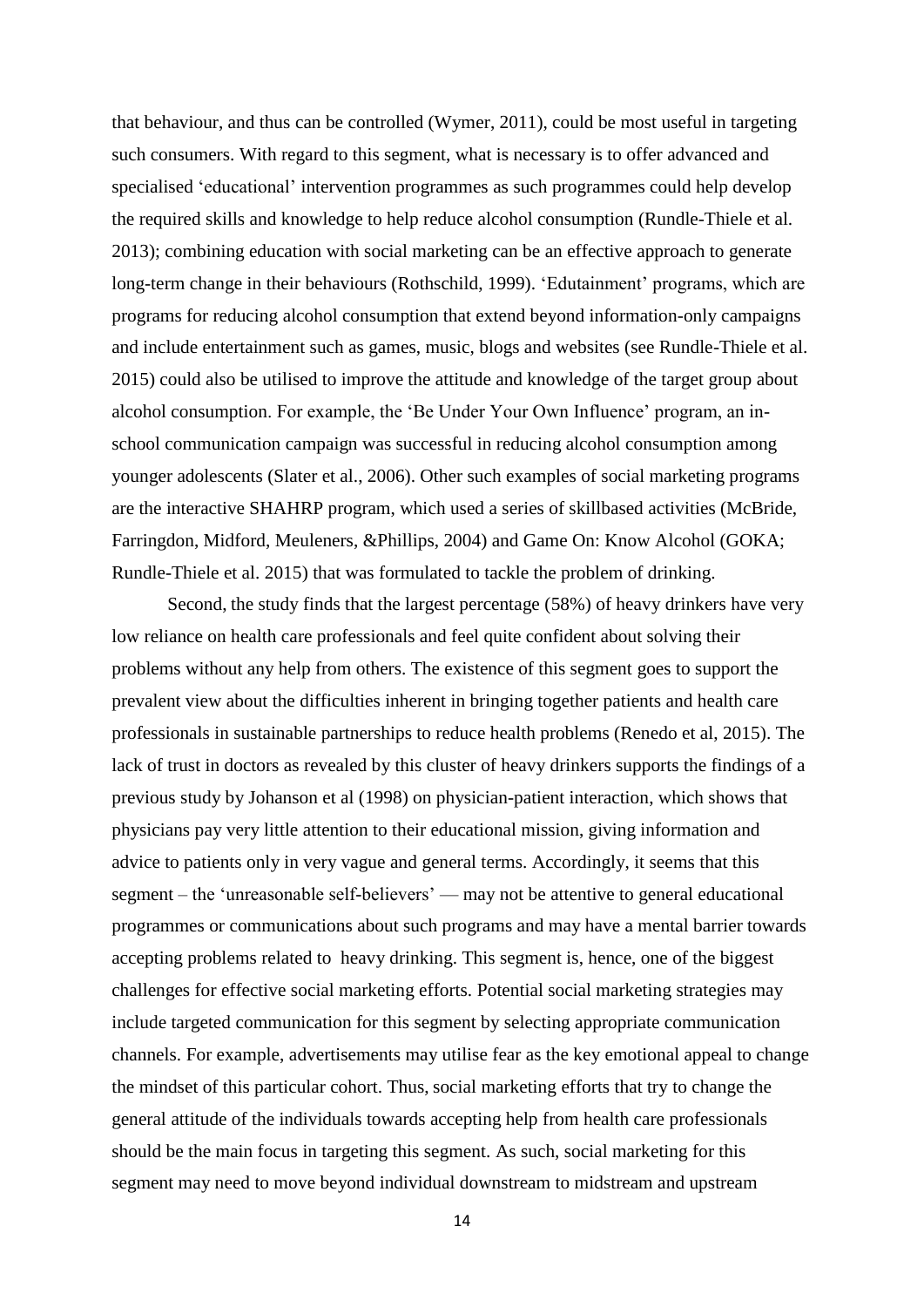(Donovan, 2011; Wymer, 2011) approaches, which require efforts to be focused towards environment and social influence modification (Arli et al. 2015). It may be pragmatic to look for any inherent or deep-rooted problems of this segment from the point of view of their living environment and family issues. It may also be useful to seek co-operation from the government in terms of statutory regulations to tackle the problem of excessive alcohol consumption as peer, social and environmental influences may play a key role in influencing alcohol consumption habits of this segment (Rundle-Thiele et al. 2013; Kubacki et al. 2011). For instance, strategies building positive environmental influences such as curfews, introducing legal limits, product labelling, etc., may help to a certain extent (Rundle-Thiele et al. 2013). Social marketing programs that aim at constraining the individual's voluntary behaviour could also be useful for this segment. For example, legal sanctions (such as drink driving) or other regulations (such as alcohol-free venues) could be utilised along with strict regulation of alcohol advertisements. "Upstream" approaches such as making alcohol less visible, more expensive, and harder to access (Henley et al. 2011) may also work with this segment. However, future research should try and understand the psychological, social and environmental barriers that may be preventing this segment from accepting help from health care professionals, and explore how they can be motivated to change their attitudes and drinking habits.

Overall, there are several interesting observations that arise from the study findings. First, while Cluster 1 is heavily dependent on health care professionals, such interactions have not had any significant effect in altering their drinking behaviour. There is scope for social marketing here, with public health services reaching out to this segment with informative and educational programs, including those which seek to engage this target group through entertainment such as games, music, blogs and websites, may provide an effective means to influence such a segment. ,. On the other hand, for Cluster.2, social marketing needs to support their independence and control, while maintaining their connection with health service professionals. Thus, social marketing efforts that could potentially shift Cluster.2 members from heavy to moderate drinker category may include social marketing programs that aim to target the social determinants of health and safety as such upstream approaches may elicit desired individual behaviour, often without the individual's conscious cooperation. .. As such, it is clear that social marketing interventions aimed at different clusters presented in this research would need to vary along a continuum from prevention to promotion and maintenance, as reflected by the individual health management styles, and attitudes and inclination towards using health care support system (Evans, 2006).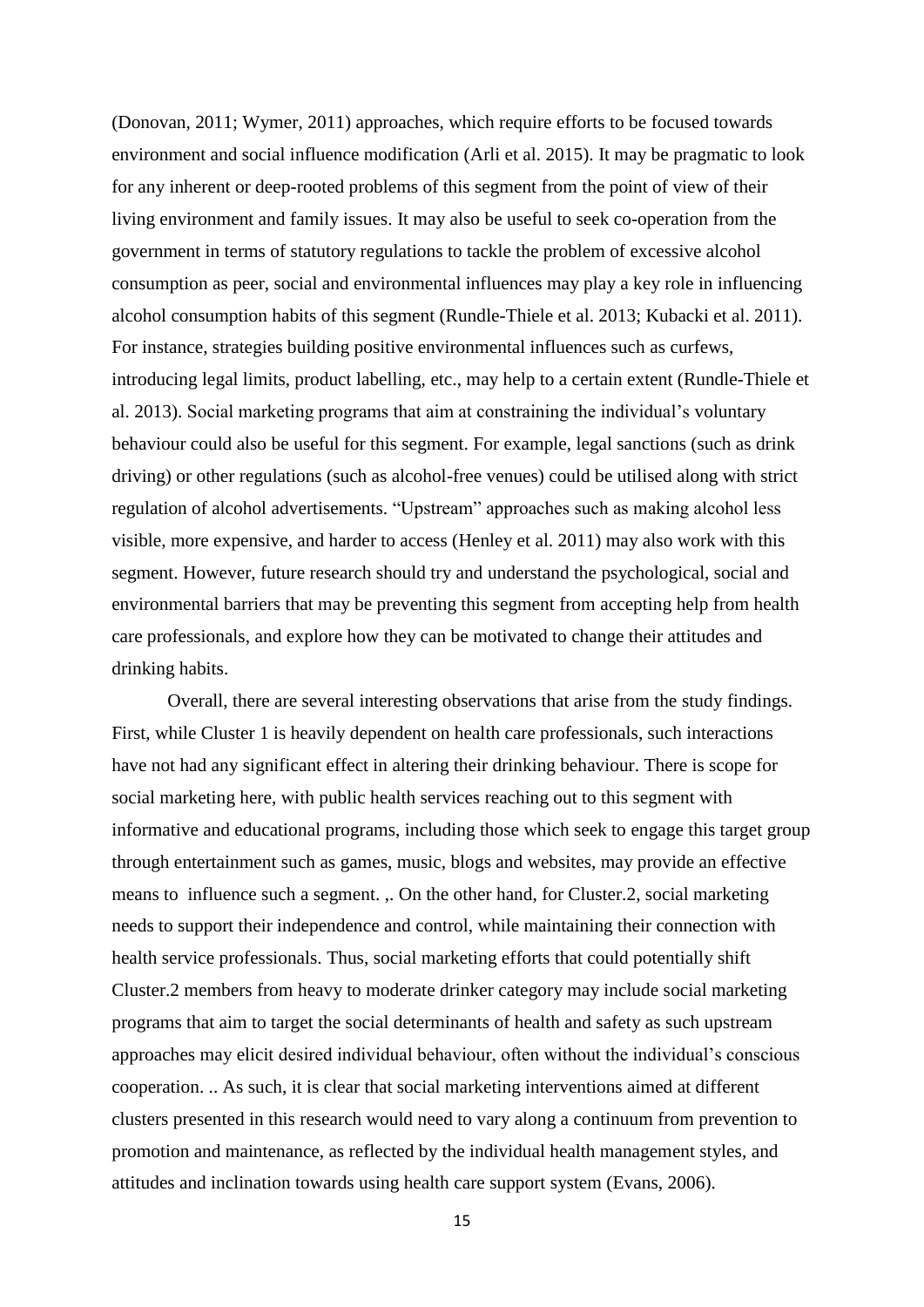Second, the differences that exist between the two clusters of problem drinkers in terms of their reliance on health care providers supports the argument put forth by Mittler et al. (2013) that patient engagement with the health service provision is very 'dynamic in nature' and patients often advance or regress in their level of engagement in a non-linear fashion. As Cohen et al. (2007) and Cunningham and Breslin (2004) have shown in their studies, only a small percentage of heavy drinkers ever attend any educational programmes. Hence, the ultimate goal of reducing excessive alcohol consumption needs to acknowledge the complex and contextual nature of health service utilization (Gately, Rogers, and Sanders, 2007) as reflected in the two clusters identified in this study.

Overall, this study provides a relevant, measurable and effective basis for segmenting heavy drinkers based on their health management style. By identifying two clear segments of heavy drinkers, this study provides unique theoretical and practical insights, which are likely to be helpful in designing and communicating social marketing programmes that could be effectively tailored to target these different clusters of heavy drinkers.

#### **Limitations, Future Research and Conclusions**

The research is not devoid of limitations. The study is based on secondary data collected in the United States. It is also found that the clustering methodology fails to provide a clearlydefined clusters in terms of the responses provided to the health-related issues. Even though a fairly accurate division is seen to have been made, there are still a few overlapping cases. In future, studies could be extended to other contexts using primary data on global alcohol consumers. For instance, studies could be conducted to compare results in other health care contexts like the U.K where healthcare is publicly owned in order to assess the stability of the segmentation framework. Future studies could also conduct further in-depth investigations into the two segments discovered by this study. Such studies could expand on other characteristics of the two segments to discover other important behavioural and attitudinal correlates. There is also scope for conducting qualitative research to explore the reasons behind the adoption of specific health management styles by heavy drinkers in these two segments to aid the development of public policy and social marketing programmes for targeting these segments.

In conclusion, it is well established that health problems associated with excessive alcohol consumption have reached alarming levels, and excessive alcohol consumption add to the social costs and can have implications that extend beyond the individual (O'Cass and Griffin, 2015). In this context, access and utilization of health care services provides an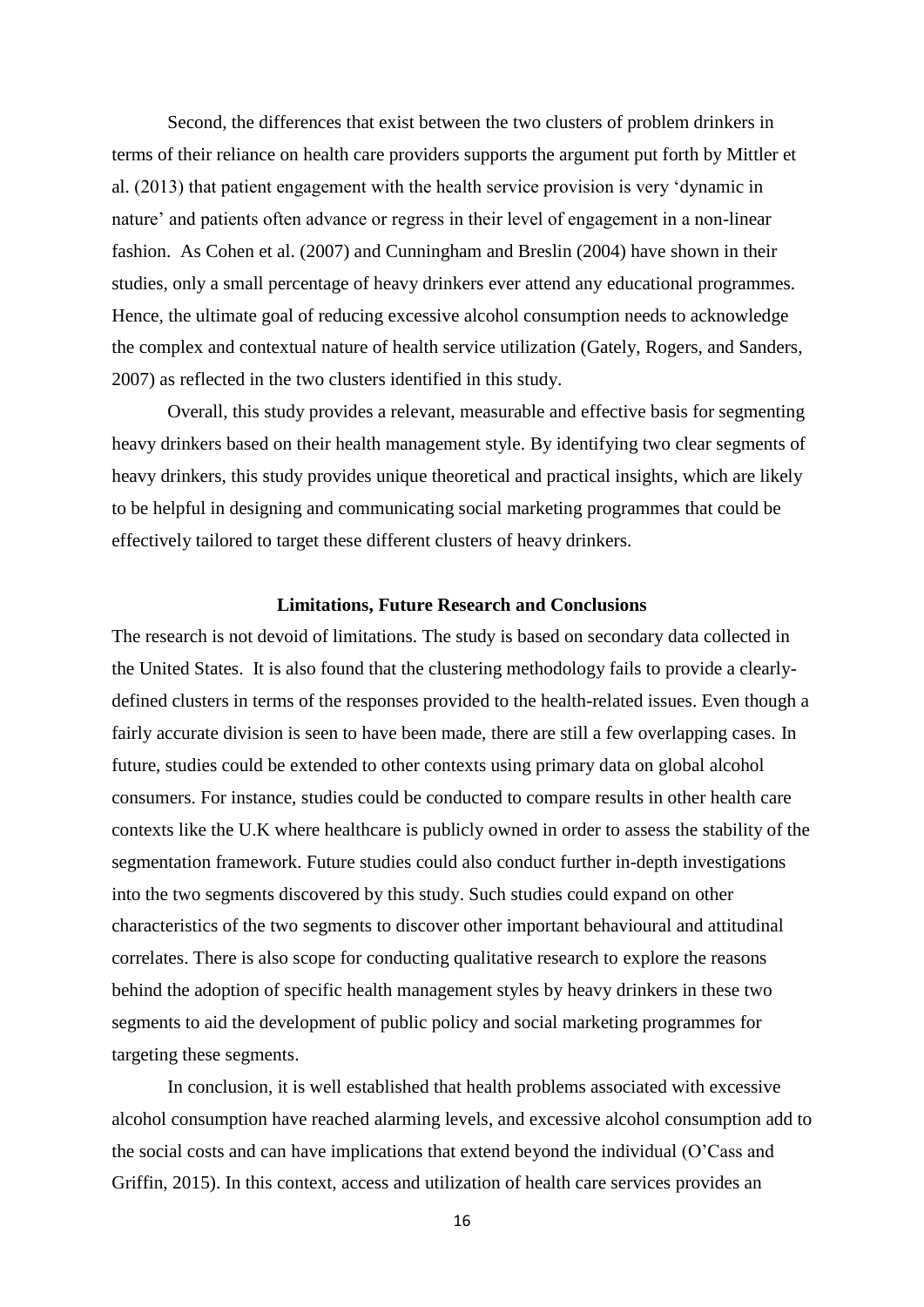interesting perspective to the heavy drinking problem as individual preferences must be reflected in the choice of treatment and decisions made (Boyce & Lamont, 1998), which could be a reflection of different health management styles. Overall, this study demonstrates that the cluster analysis of heavy drinkers based on their health management style provides a novel and practically useful picture of heavy drinker categories. The cluster solution indicates several important patterns that can be used for developing social marketing interventions, which can be tailored to target different segments of heavy drinkers differently to trigger positive social change. The study provides an actionable perspective for future research, public policy and social marketing.

#### **References**

- Andreasen, A.R. (2002), "Marketing social marketing in the social change marketplace", *Journal of Public Policy and Marketing*, Vol. 3, No. 1, pp. 1-13.
- Arli, D., Rundle-Thiele, S., & Lasmono, H. (2015), "Consumers' evaluation toward tobacco companies: implications for social marketing", *Marketing Intelligence & Planning*, Vol. 33, No.3, pp. 276-291.
- Baer, J. S. (2002) "Student factors: understanding individual variation in college drinking", *Journal of Studies on Alcohol*, Vol. 14, pp. 40-53.
- Bandura, A. (1977), "Self-efficacy: toward a unifying theory of behavioural change." *Psychological Review*, Vol. 84, No.2, pp.191 -215.
- Barnett, N.P., Borsari, B., Hustad, J.T., Tevyaw, T.O.L., Colby, S.M., Kahler, C.W. and Monti, P.M., (2008), "Profiles of college students mandated to alcohol intervention", *Journal of Studies on Alcohol and Drugs*, Vol.69, No. 5, pp. 684-694.
- Benton S. L, Downey R. G, Glider P. S, Benton S. A, Shin K, Newton D. W, Arck W, and Price A. (2006), "Predicting negative drinking consequences: Examining descriptive norm perception", *Journal of Studies on Alcohol*, Vol.67, pp. 399–405.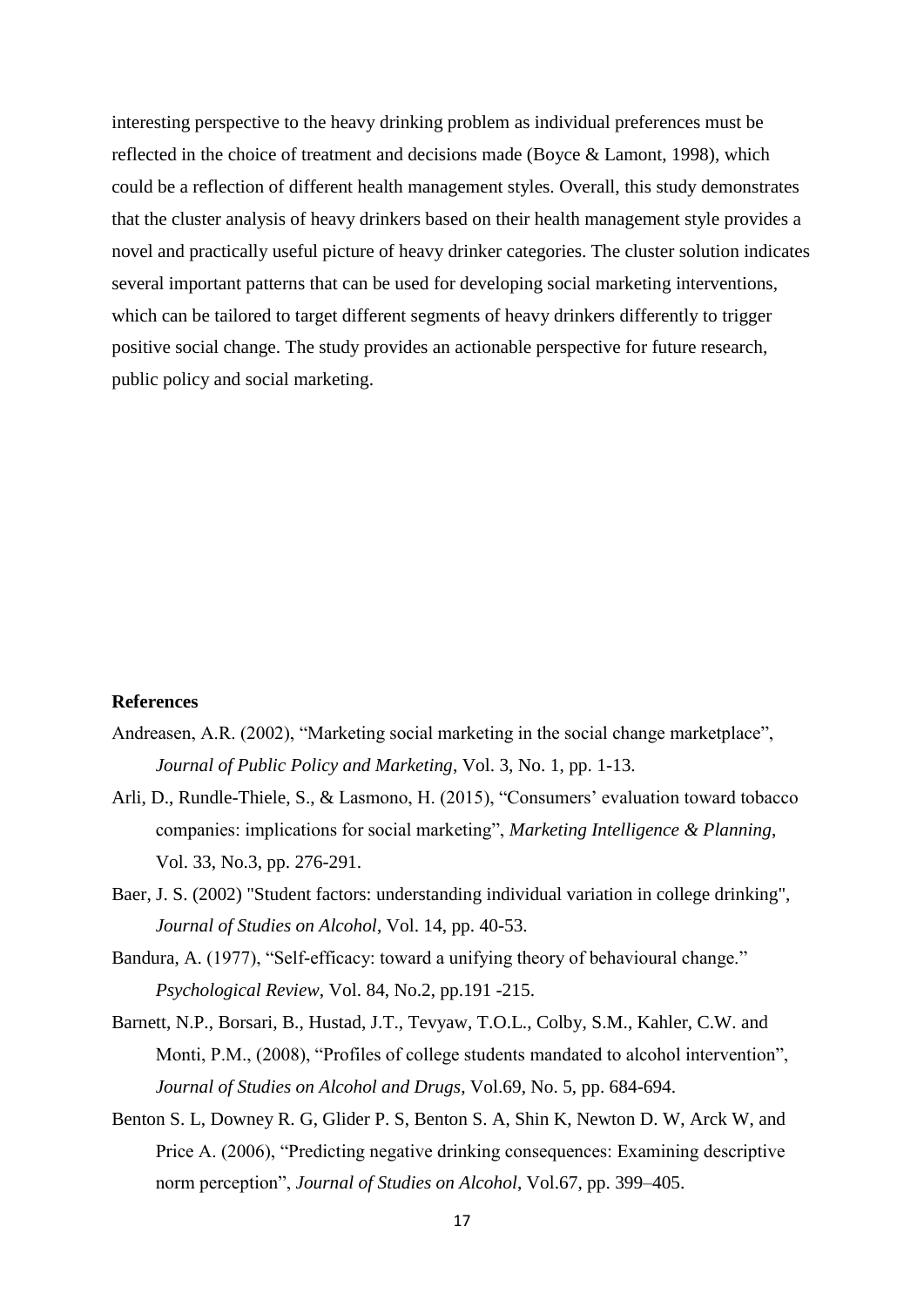- Blixen, C.E., Webster, N.J., Hund, A.J., Perzynski, A.T., Kanuch, S.W., Stoller, E.P., McCormick, R.A. and Dawson, N.V. (2008), "Communicating about alcohol consumption to nonharmful drinkers with hepatitis C: patient and provider perspectives", *Journal of General Internal Medicine*, Vol. 23, No.8, pp.1290-1295.
- Bradley, K.A, Epler A.J., and Bush K.R.(2002) "Alcohol-related discussions during general medicine appointments of male VA patients who screen positive for at-risk drinking", *Journal of General Internal Medicine*, 17, p. 315–26.
- Carins, J. and Sharyn Rundle-Thiele, S.R. (2013), "Eating for the better: a social marketing review (2000-2012)", *Public Health Nutrition*, available at: [www.ncbi.nlm.nih.gov/pubmed/](http://www.ncbi.nlm.nih.gov/pubmed/) 23711161 (accessed 29 December 2016).
- (https://www.cdc.gov/media/releases/2015/p1015-excessive-alcohol.html).
- Cohen, E, Feinn, R., Arias, A and Kranzler, H.R. (2007), "Alcohol Treatment Utilisation: Findings from National Epidemiologic Survey on Alcohol Related Conditions", *Drug and Alcohol Dependence*; Vol. 86, pp. 214-221.
- Cooper, M. L. (1994). Motivations for alcohol use among adolescents: Development and validation of a four-factor model. *Psychological Assessment*, 6(2), 117–128
- Croker, H., Lucas, R. and Wardle, J. (2012), "Cluster-randomised trial to evaluate the 'change for life' mass media/social marketing campaign in the UK", *BMC Public Health*, Vol. 12 (404), pp.1-14.
- Cunningham, J.A and Breslin, F.C. (2004), "Only One in three people with Alcohol Abuse or Dependence Ever Seek Treatment", *Additive Behaviours,* Vol. 29, pp. 221-223.
- Dibb, S., Stern, P. and Wensley, R. (2002), "Marketing knowledge and the value of segmentation", *Marketing Intelligence & Planning*, Vol. 20 (2), pp. 113-119.
- Dietrich T, Rundle-Thiele S, Leo C, Connor J. (2015) "One size (never) fits all: segment differences observed following a school-based alcohol social marketing program", *Journal of School Health*, Vol. 85, pp. 251-259.
- DiMatteo M. R. (2004), "Variations in patients' adherence to medical recommendations: A quantitative review of 50 years of research", *Medical Care*; Vol. 42, pp. 200–209.
- Dolnicar, S. and B. Grun (2017) "Methods in Segmentation" Chapter in Segmentation in Social Marketing: Methods and Approaches. Editors Dietrich, T., Rundle-Thiele, S.R. and Kubacki, K. (2017). Springer, Singapore
- Dolnicar, S; Grun, B and Leisch, F. (2016), "Increasing Sample size compensates for data problems in segmentation studies", *Journal of Business Research*, Vol.69, pp.992-999.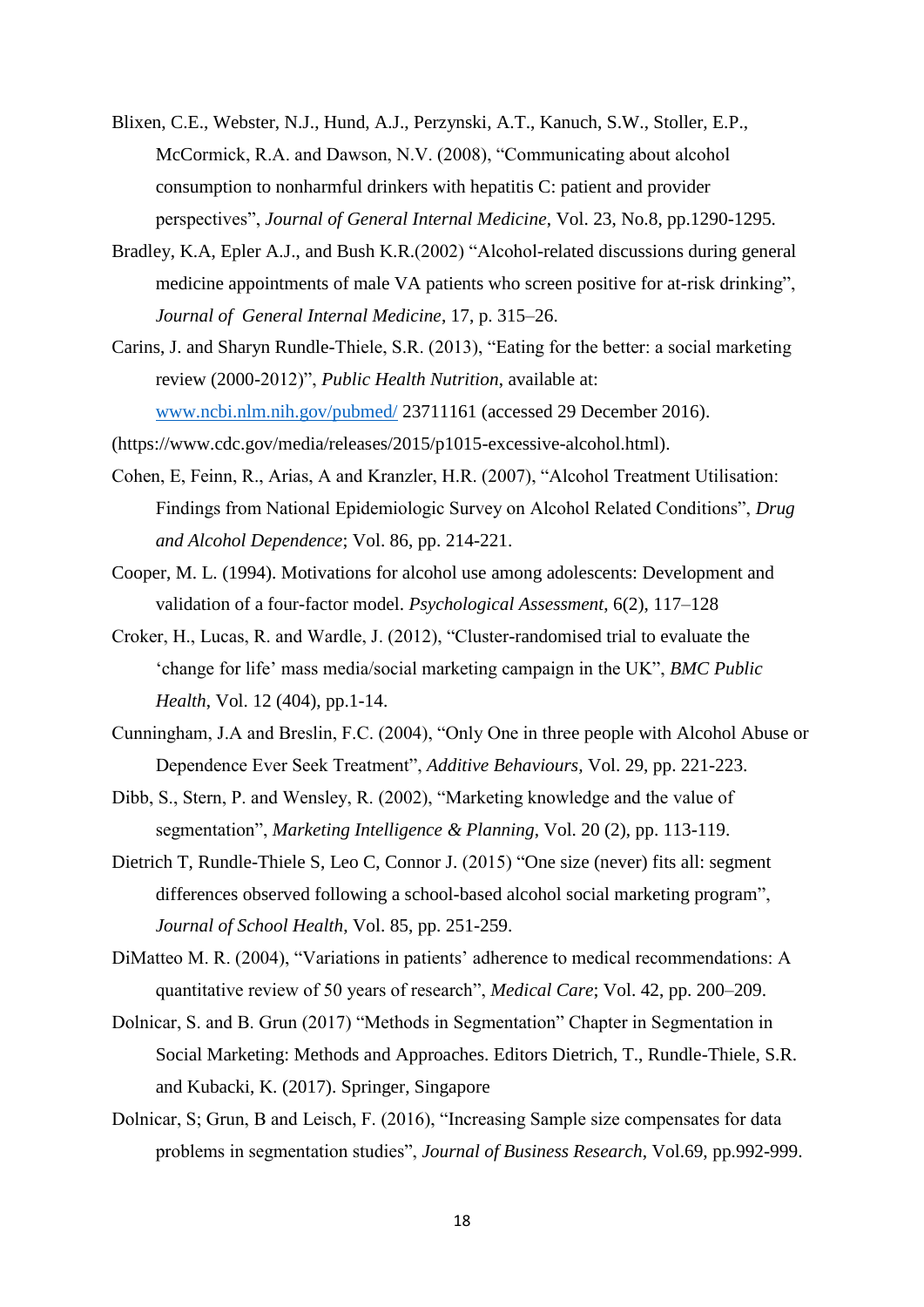- Donovan, R. (2011), "Social marketing's mythunderstandings", *Journal of Social Marketing*, Vol. 1, No. 1, pp. 8-16.
- Evans W. D. (2006), "How social marketing works in health care", *British Medical Journal*, May 20; 332(7551): 1207–1210.
- Fiscella K, Franks P, Clancy C. M, Doescher M. P and Banthin J. S. (1999), "Does scepticism towards medical care predict mortality?" *Medical Care*, Vol. 37, pp. 409– 414.
- French, J. (2009), "The nature, development and contribution of social marketing to public health practice since 2004 in England", *Perspectives in Public Health*, Vol. 129 No. 6, pp. 262-267.
- French, J. and Blair-Stevens, C. (2006), "From snake oil salesmen to trusted policy advisors: the development of a strategic approach to the application of social marketing in England", *Social Marketing Quarterly*, Vol. 12 No. 3, pp. 29-40.
- Gately, C., Rogers, A. and Sanders, C. (2007), "Re-thinking the relationship between longterm condition self-management education and the utilisation of health services", *Social Science & Medicine*, Vol. 65 No.5, pp. 934-945.
- Glik, D., Prelip, M., Myerson, A., & Eilers, K. (2008), "Fetal alcohol syndrome prevention using community-based narrowcasting campaigns", *Health Promotion Practice*, Vol.9, pp. 93–103.
- Gray, D. M., & Bean, B. (2011), "Can social marketing segmentation initiatives be used to increase household electricity conservation?", *Journal of Nonprofit and Public Sector Marketing*, Vol.23 No.3, pp. 269–305.
- Hassan, L. M., & Shiu, E. M. (2007), "Gender differences in low-risk single-occasion drinking: an application of the theory of planned behaviour", *International Journal of Consumer Studies*, Vol. 31 No.4, pp. 317-325.

Henley, N., Raffin, S. & Caemmerer, B. (2011) "The application of marketing principles to a social marketing campaign", Marketing Intelligence & Planning, Vol. 29 No. 7 pp. 697 - 706

Hogan, S. P., Perks, K. J., & Russell-Bennett, R. (2014). Identifying the key sociocultural influences on drinking behavior in high and moderate binge-drinking countries and the public policy implications. *Journal of Public Policy & Marketing*, Vol.33 No.1, pp.93- 107.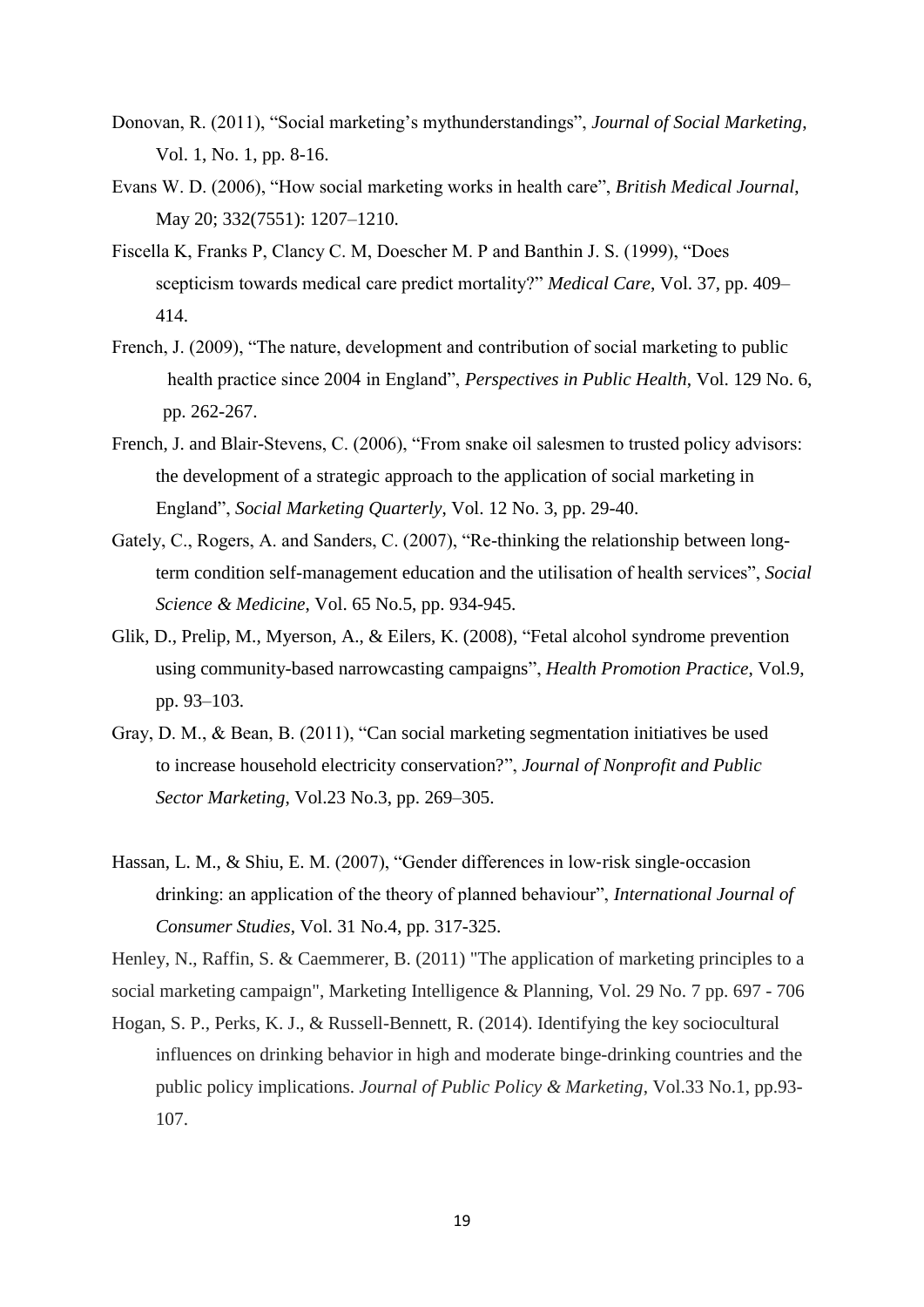- Johnston L. D, O'Malley P. M, Bachman J. G and Schulenberg J. E (2005), "Monitoring the Future: National Survey Results on Drug Use, 1975–2004", Vol. 1, *NIH Publication* No. 05–5727. Bethesda, MD: National Institute on Drug Abuse.
- Johanson, M., Larsson, U. S., Säljö, R. and Svärdsudd, K. (1998). "Lifestyle discussion in the provision of health care. An empirical study of patient–physician interaction", *Social Science & Medicine,* Vol. 47 No.1, pp.103-112.
- Kington R.A. (2002), "Internal Medicine and Alcohol: Time to Move Forward", *Journal of General Internal Medicine*, May; Vol.17 No.5, pp. 400–401.
- Kotler (1980) *Marketing Management: Analysis, Planning and Control*, 4<sup>th</sup> Edn, Englewood Cliffs: NJ: Prentice-Hall
- Kubacki K., Dariusz S., and Rundle-Thiele (2011),"College binge drinking: a new approach", *Journal of Consumer Marketing*, Vol. 28 No.3, pp. 225 - 233
- Kubacki, K., Rundle-Thiele, S., Pang, B., & Buyucek, N. (2015), "Minimizing alcohol harm: A systematic social marketing review (2000–2014)", *Journal of Business Research*, Vol. 68 No.10, pp. 2214-2222.
- LaBrie, J. W., Pedersen, E. R and Tawalbeh, S. (2007), "Classifying risky-drinking college students: another look at the two-week drinker-type categorization", *Journal of Studies on Alcohol and Drugs*, Vol. 68 No.1, pp. 86-90.
- Leeman, R. F., Kulesza, M., Stewart, D. W. and Copeland, A. L. (2012), "Cluster analysis of undergraduate drinkers based on alcohol expectancy scores", *Journal of Studies on Alcohol and Drugs*, Vol.73 No.2, pp. 238-249.
- Masser, B.M., White, K.M., Hyde, M.K., Terry, D.J. and Robinson, N.G. (2009), "Predicting blood donation intentions and behavior among Australian blood donors: testing an extended theory of planned behavior model", *Transfusion*, Vol. 49 No. 2, pp. 320-329.
- Millon, T., Green, C. J and Meagher, R. B. (1979), "The MBHI: A new inventory for the psychodiagnostician in medical settings", *Professional Psychology*, Vol.10 No.4, pp. 529-539.
- Mittler, J. N., Martsolf, G. R., Telenko, S. J and Scanlon, D. P. (2013), "Making sense of consumer engagement" initiatives to improve health and health care: a conceptual framework to guide policy and practice", *Milbank Quarterly*, Vol.91 No.1, pp.37-77.
- Moss, H. B., Kirby, S. D and Donodeo, F. (2009), "Characterizing and Reaching High-Risk Drinkers Using Audience Segmentation", *Alcoholism: Clinical and Experimental Research*, Vol. 33 No.8, pp. 1336-1345.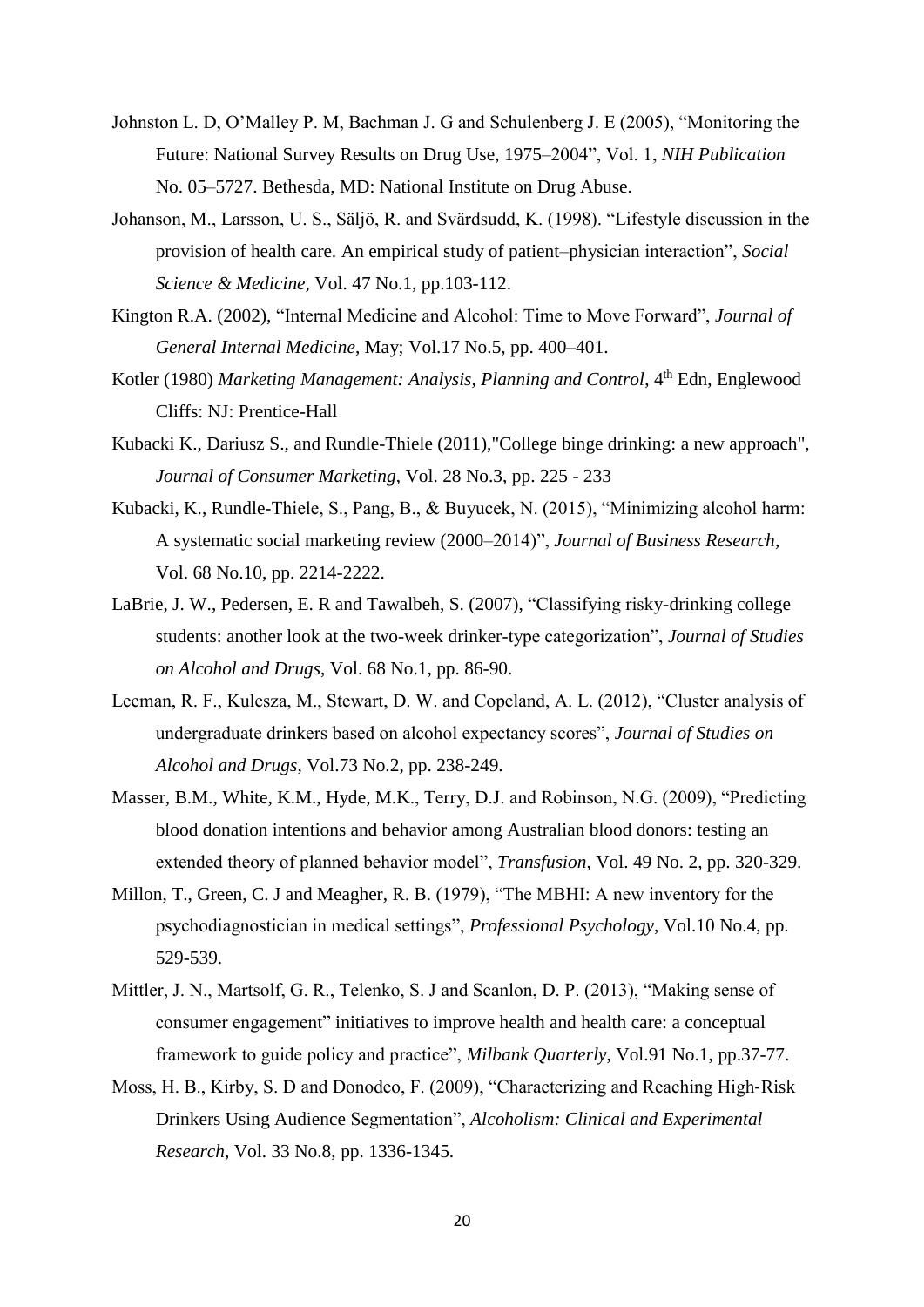- Neighbors C, Lee C. M, Lewis M. A, Fossos N and Larimer M. E. (2007), "Are social norms the best predictor of outcomes among heavy drinking college students?", *Journal of Studies on Alcohol and Drugs*, Vol 68, pp. 556–565.
- Nelson, T. F., Xuan, Z., Lee, H., Weitzman, E. R. and Wechsler, H. (2009), "Persistence of heavy drinking and ensuing consequences at heavy drinking colleges", *Journal of Studies on Alcohol and Drugs,* Vol.70 No.5, pp. 726-734.
- NHS Digital (2018), "Statistics on Alcohol, England 2018" available at <https://digital.nhs.uk/data-and-information/publications/statistical/statistics-on-alcohol/2018>
- NIAAA (2009), "What's at risk or heavy drinking", [https://www.rethinkingdrinking.niaaa.nih.gov/How-much-is-too-much/Is-your-drinking](https://www.rethinkingdrinking.niaaa.nih.gov/How-much-is-too-much/Is-your-drinking-pattern-risky/Whats-At-Risk-Or-Heavy-Drinking.aspx)[pattern-risky/Whats-At-Risk-Or-Heavy-Drinking.aspx](https://www.rethinkingdrinking.niaaa.nih.gov/How-much-is-too-much/Is-your-drinking-pattern-risky/Whats-At-Risk-Or-Heavy-Drinking.aspx)
- O'Cass, A., & Griffin, D. (2015), "Eliciting positive social change: marketing's capacity to drive prosocial behaviours", *Marketing Intelligence & Planning*, Vol. 33 No.5, pp.826- 843.
- Paswan, A. K., Gai, L., & Jeon, S. (2015), "Alcohol and college students: Reasons, realization and intention to quit", *Journal of Business Research*, Vol. 68 No.10, pp.2075-2083.
- Perzynski A.T, McCormick R, Webster N. J, Blixen C. E, Kanuch S, Thomas C. L and Dawson N. V. (2011), "Psychosocial correlates of alcohol use and reduction for individuals with hepatitis C", *Journal of Studies on Alcohol and Drugs*,Vol.72, pp.787– 798.
- Prochaska, J. O., & DiClemente, C. C. (1992) "Stages of change in the modification of problem behaviors" *Progress in Behavior Modification*, Vol. 28, pp.183–218.
- Renedo, A., Marston, C.A., Spyridonidis, D and Barlow, J. (2015), "Patient and Public Involvement in Healthcare Quality Improvement: How organizations can help patients and professionals to collaborate", *Public Management Review*, Vol.17 No.1, pp. 17-34,
- Rothschild, Michael L. ((1999) "Carrots, sticks, and promises: A conceptual framework for the management of public health and social issue behaviors." *Journal of Marketing,* pp. 24-37.
- Rundle-Thiele, S. R., Russell-Bennett, R., Leo, C., & Dietrich, T. (2013), "Moderating teen drinking: Combining social marketing and education", *Health Education*, Vol.113 No.5, pp. 392-406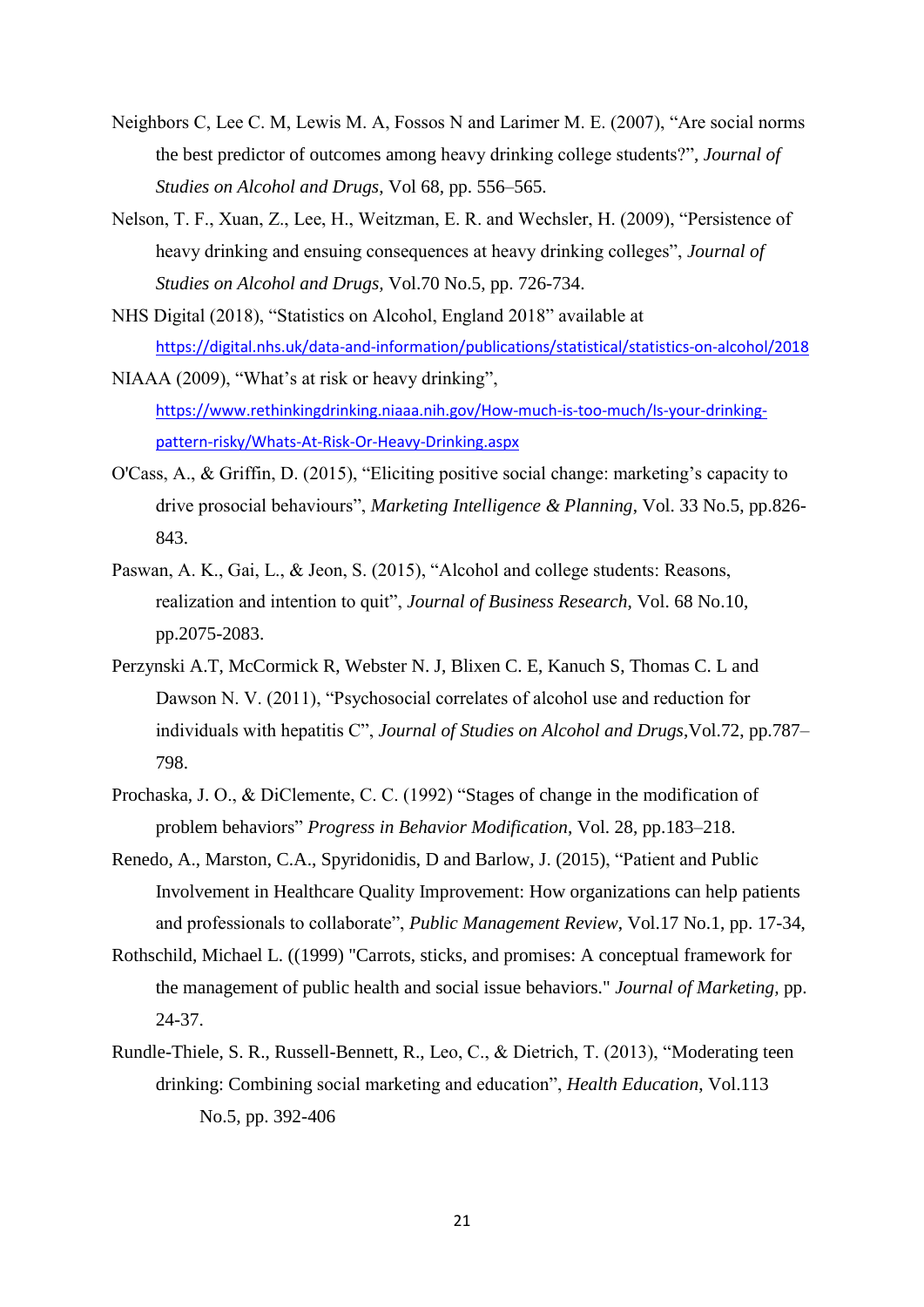- Rundle-Thiele, S., Kubacki, K., Tkaczynski, A., & Parkinson, J. (2015), "Using two-step cluster analysis to identify homogeneous physical activity groups", *Marketing Intelligence & Planning,* Vol.33 No.4, pp. 522-537.
- SPSS (2001), *The SPSS two-step cluster component: A scalable component to segment your customers more effectively*. White paper–technical report, Chicago, pp. 1–9.
- Stoller, E. P., Webster, N. J., Blixen, C. E., McCormick, R. A., Hund, A. J., Perzynski, A. T., . . . Dawson, N. V. (2009). Alcohol consumption decisions among non-abusing drinkers diagnosed with hepatitis C: An exploratory sequential mixed methods study. *Journal of Mixed Methods Research,* Vol.3, *pp.* 65–86.
- Sutton, E., Eborall, H. and Martin, G. (2015), "Patient Involvement in Patient Safety: Current experiences, insights from the wider literature, promising opportunities?", *Public Management Review*, Vol.17 No.1, pp. 72-89
- UK Department of Health (2013), Reducing harmful drinking. Department of Health (available: https://www.gov.uk/government/policies/reducing-harmful-drinking accessed: 12May 2015).
- Vermeire, E., Hearnshaw, H., Van Royen, P and Denekens, J. (2001), "Patient adherence to treatment: three decades of research. A comprehensive review", *Journal of Clinical Pharmacy and Therapeutics*, Vol.26 No.5, pp. 331-342.
- Walsh, G., Hassan, L. M., Shiu, E., Andrews, J. C., & Hastings, G. (2010), "Segmentation in social marketing: Insights from the European Union's multi-country, antismoking campaign", *European Journal of Marketing*, Vol.44 No.7/8, pp.1140– 1164.
- WHO (2015). Alcohol. Fact sheet. Available: http://www.who.int/mediacentre/factsheets/ fs349/en/. (Accessed 6th Nov. 2016)
- Wymer, W. (2011), "Developing more effective social marketing strategies", *Journal of Social Marketing*, Vol. 1 No. 1, pp. 17-31.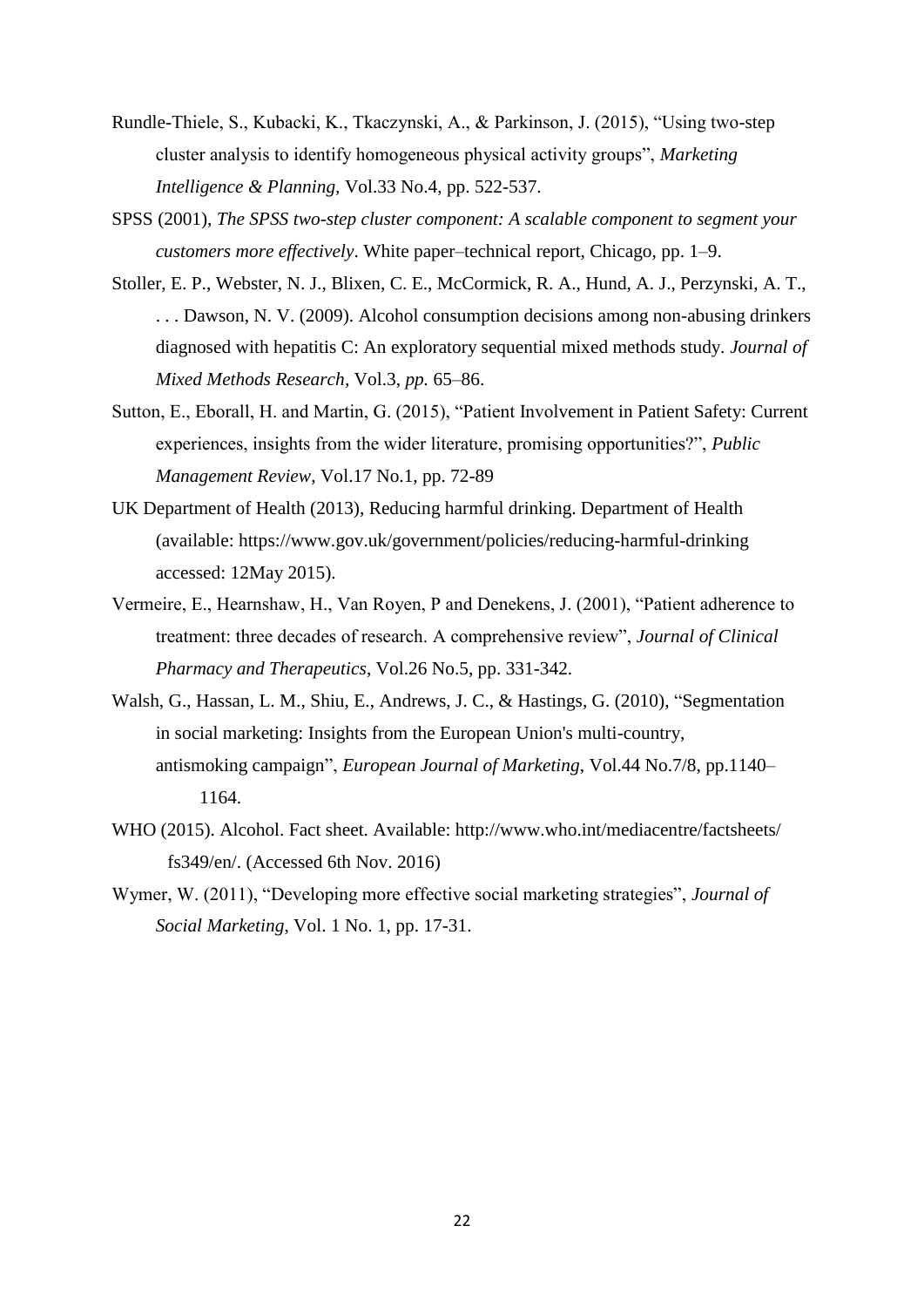# Table 1: Results of the auto-clustering process

| <b>Auto-Clustering</b> |                 |                         |            |                 |  |  |
|------------------------|-----------------|-------------------------|------------|-----------------|--|--|
| Number of              | Schwarz's       | BIC Change <sup>a</sup> | Ratio of   | Ratio of        |  |  |
| <b>Clusters</b>        | Bayesian        |                         | <b>BIC</b> | Distance        |  |  |
|                        | Criterion (BIC) |                         | Changes    | <b>Measures</b> |  |  |
| $\mathbf{1}$           | 6378.590        |                         |            |                 |  |  |
| $\overline{2}$         | 4763.651        | $-1614.939$             | 1.000      | 2.672           |  |  |
| 3                      | 4238.821        | $-524.830$              | .325       | 1.248           |  |  |
| $\overline{4}$         | 3843.701        | $-395.120$              | .245       | 2.189           |  |  |
| 5                      | 3732.158        | $-111.543$              | .069       | 1.641           |  |  |
| 6                      | 3713.766        | $-18.392$               | .011       | 1.063           |  |  |
| $\overline{7}$         | 3704.014        | $-9.752$                | .006       | 1.034           |  |  |
| 8                      | 3698.703        | $-5.311$                | .003       | 1.081           |  |  |
| 9                      | 3703.358        | 4.655                   | $-.003$    | 1.040           |  |  |
| 10                     | 3712.682        | 9.324                   | $-.006$    | 1.154           |  |  |
| 11                     | 3737.707        | 25.025                  | $-.015$    | 1.061           |  |  |
| 12                     | 3768.560        | 30.853                  | $-0.019$   | 1.085           |  |  |
| 13                     | 3806.916        | 38.357                  | $-.024$    | 1.193           |  |  |
| 14                     | 3859.605        | 52.689                  | $-.033$    | 1.074           |  |  |
| 15                     | 3917.401        | 57.796                  | $-.036$    | 1.114           |  |  |

<sup>a</sup>the changes are from the previous number of clusters in the table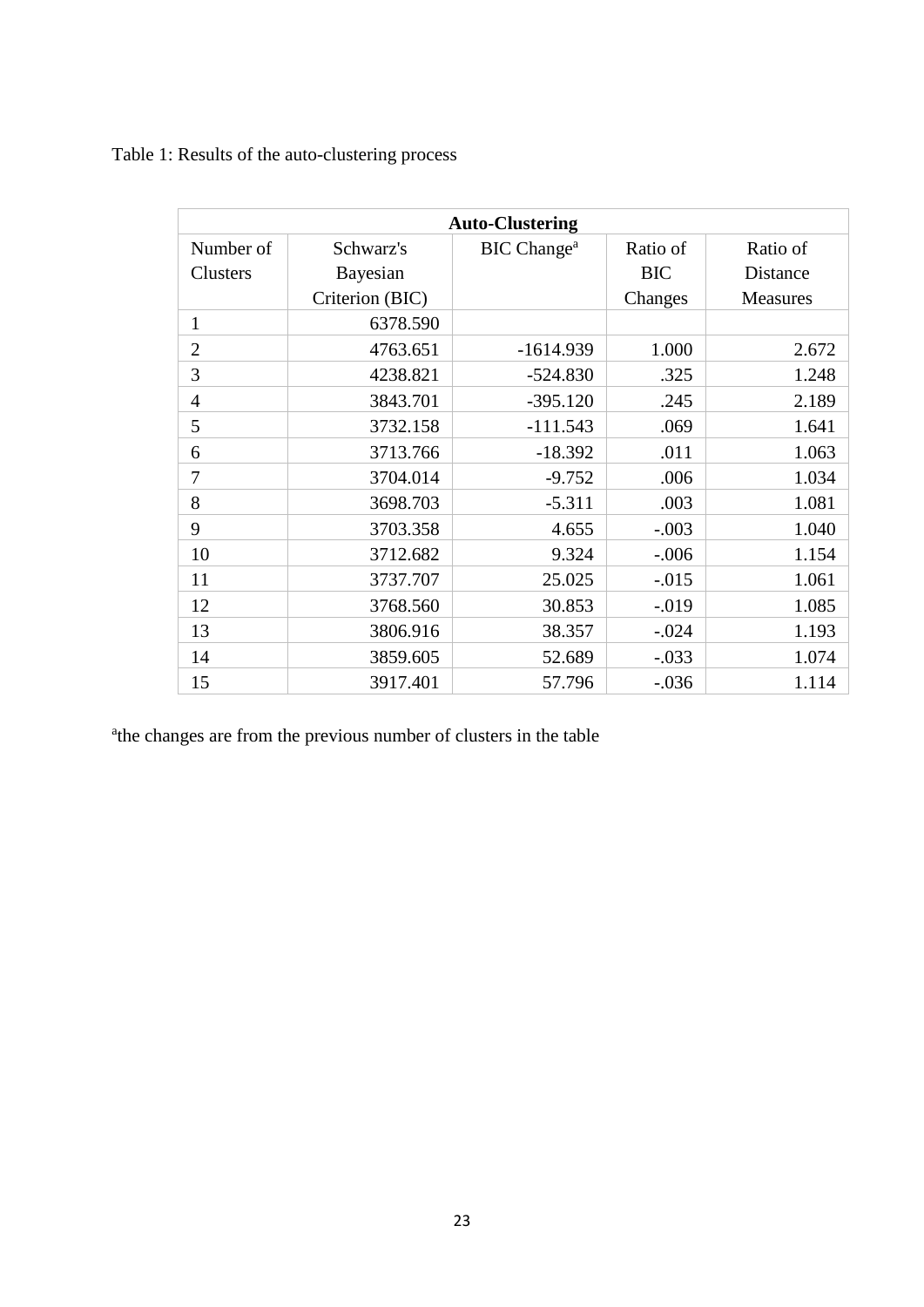## Table 2: Variables used for cluster analysis

|                                                                                                                                                       | Always    |                | Usually   |                | Sometimes |           | Never     |           |
|-------------------------------------------------------------------------------------------------------------------------------------------------------|-----------|----------------|-----------|----------------|-----------|-----------|-----------|-----------|
|                                                                                                                                                       | Cluster.1 | Cluster.2      | Cluster.1 | Cluster.2      | Cluster.1 | Cluster.2 | Cluster.1 | Cluster.2 |
| In the past 12 months, how often did your health<br>professional: Give you the chance to ask all the health-related<br>questions you had              | $13*$     | $\Omega$       | 34        | $\theta$       | 85        | 27        | 45        | 219       |
| In the past 12 months, how often did your health<br>professional: Give the attention you needed to your feelings<br>and emotions                      | 22        | $\overline{0}$ | 61        | $\overline{2}$ | 85        | 69        | 9         | 175       |
| In the past 12 months, how often did your health<br>professional: Involve you in decisions about your health care<br>as much as you wanted            | 15        | $\Omega$       | 50        |                | 95        | 43        | 17        | 202       |
| In the past 12 months, how often did your health<br>professional: Make sure you understood the things you needed<br>to do to take care of your health | $\tau$    | $\Omega$       | 33        |                | 116       | 15        | 21        | 230       |
| In the past 12 months, how often did your health<br>professional: Explain things in a way you could understand?                                       | 5         | $\Omega$       | 24        | $\overline{0}$ | 114       | 8         | 34        | 238       |
| In the past 12 months, how often did your health<br>professional: Spend enough time with you?                                                         | 28        | $\theta$       | 48        | 8              | 90        | 58        | 11        | 190       |
| In the past 12 months, how often did your health<br>professional: Help you deal with feelings of uncertainty about<br>your health or health care      | 28        | $\overline{4}$ | 58        | 11             | 89        | 60        | 5         | 171       |

\*the numbers in the cells indicate the number of problem drinkers who provided this particular response to the statement and were classified into the indicated cluster.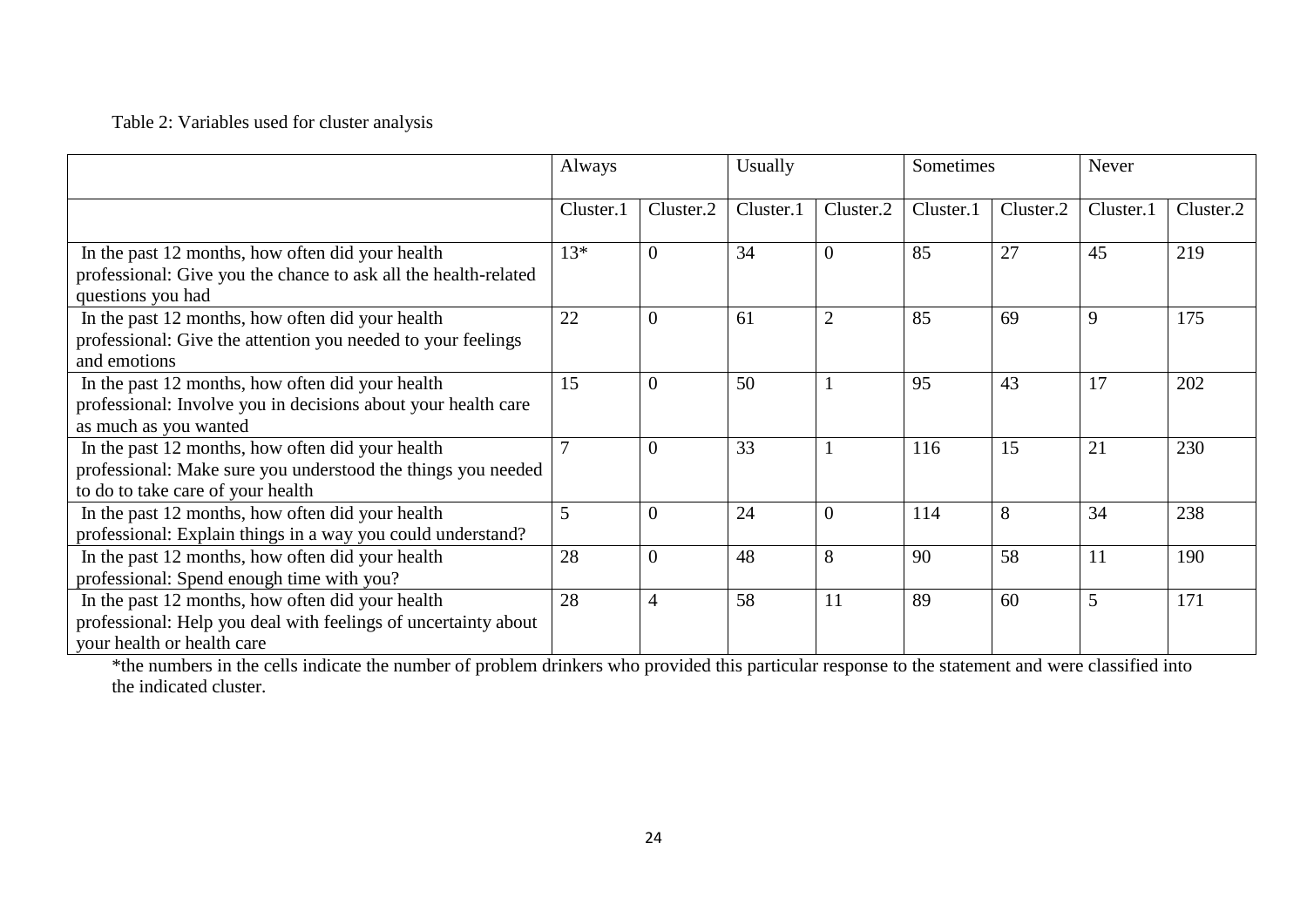|  |  |  | Table 3 Demographic Profile of the two clusters |
|--|--|--|-------------------------------------------------|
|  |  |  |                                                 |

|         | Cluster.1    | Cluster.2   |
|---------|--------------|-------------|
| Males   | 62 (39.2%)   | 88 (39.3%)  |
| Females | 96 (60.8%)   | 136 (60.7%) |
| 18-34   | 33 (18.8%)   | 41 (16.9%)  |
| 35-49   | 56 (31.8%)   | 52 (21.4%)  |
| 50-64   | $62(35.2\%)$ | 94 (38.7%)  |
| 65-74   | 15 (8.5%)    | 35 (14.4%)  |
| $75+$   | $10(5.7\%)$  | 21 (8.6%)   |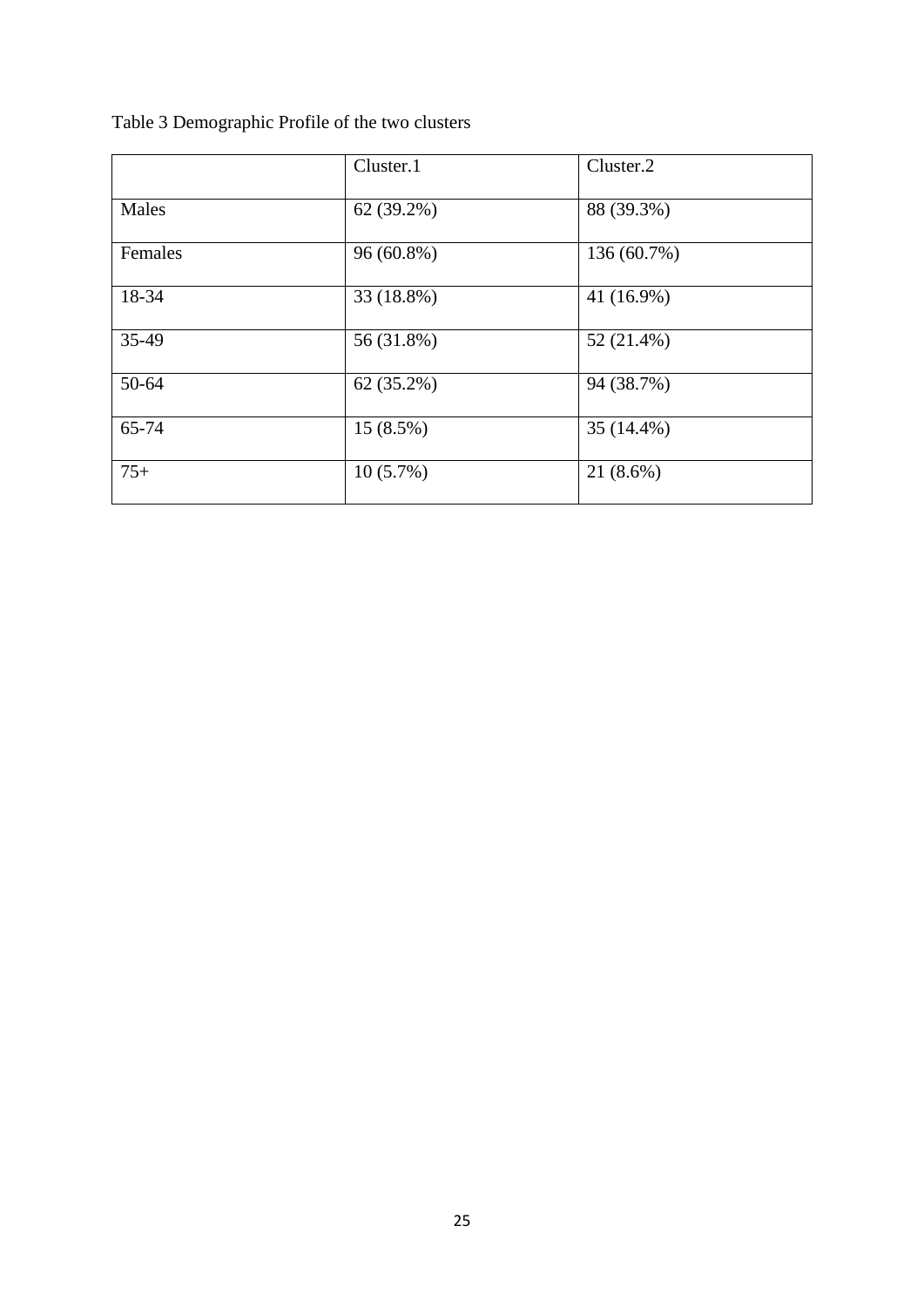Table 4 Correlation of Cluster membership with 'difficulty in receiving health related information' and 'trust on sources'.

| Variable                              | F-value | p-value | Cluster.1 | Cluster.2 |
|---------------------------------------|---------|---------|-----------|-----------|
|                                       |         |         |           |           |
|                                       |         |         |           |           |
|                                       |         |         | mean      | mean      |
|                                       |         |         |           |           |
| The information found was hard to     | 6.82    | 0.009   | 2.93      | 3.18      |
| understand <sup>a</sup>               |         |         |           |           |
| Overall how confident are you about   | 30.44   | 0.00    | 2.55      | 2.04      |
|                                       |         |         |           |           |
| getting advice or information about   |         |         |           |           |
| health or medical topics <sup>b</sup> |         |         |           |           |
| Overall how will you rate the         | 134.83  | 0.00    | 3.48      | 4.42      |
| quality of health care you received   |         |         |           |           |
| in the past $12$ months <sup>c</sup>  |         |         |           |           |
| In general how much do you trust      | 17.77   | 0.00    | 1.55      | 1.28      |
| information about health from         |         |         |           |           |
| Doctors <sup>d</sup>                  |         |         |           |           |
| In general how much do you trust      | 7.22    | 0.04    | 2.52      | 2.33      |
| information about health from         |         |         |           |           |
| Family or friends <sup>d</sup>        |         |         |           |           |

a- Measured on a four-point scale where  $1 =$  strongly agree  $4 =$  strongly disagree

b- Measured on a five-point scale where  $1 =$  completely confident;  $5 =$  not confident at

all

c- Measured on a five-point scale where  $1 =$  excellent and  $5 =$  poor

d- Measured on a four-point scale where  $1 = a$  lot and  $4 = not$  at all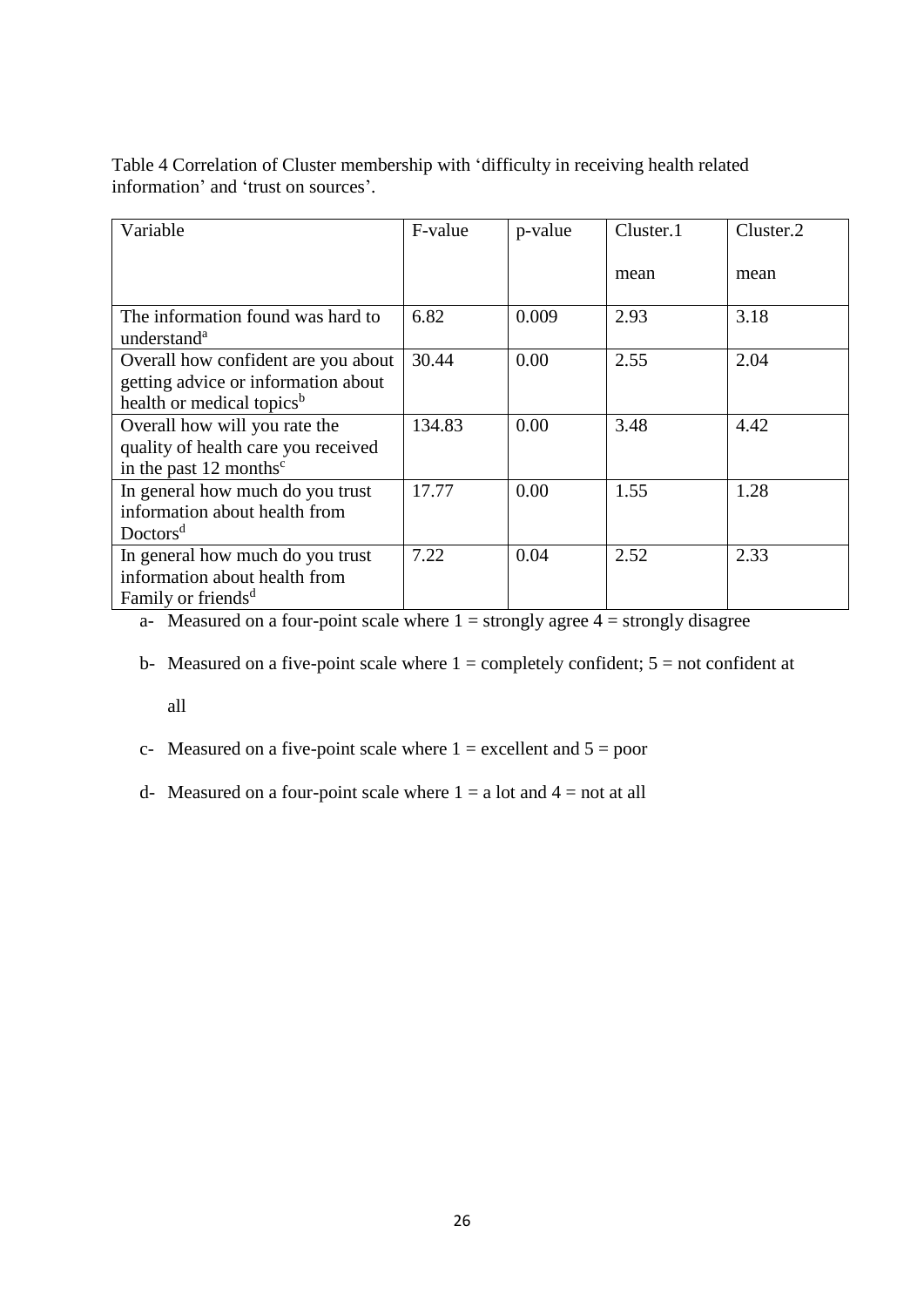|  |  | Table 5 Correlation of Cluster membership with 'Health status' |
|--|--|----------------------------------------------------------------|
|  |  |                                                                |

|                                                                                                                        | F-Value | p-value | Cluster.1 mean | Cluster.2 mean |
|------------------------------------------------------------------------------------------------------------------------|---------|---------|----------------|----------------|
| Over the past 2 weeks, how often have<br>you experienced: Little interest or<br>pleasure in doing things? <sup>a</sup> | 10.46   | .000    | 3.14           | 3.43           |
| Over the past 2 weeks, how often have<br>you experienced: Feeling down,<br>depressed or hopeless?                      | 5.83    | .016    | 3.21           | 3.42           |
| Over the past 2 weeks, how often have<br>you experienced: Feeling nervous,<br>anxious or on edge?                      | 4.39    | .037    | 3.15           | 3.34           |
| Over the past 2 weeks, how often have<br>you experienced: Not being able to stop<br>or control worrying?               | 5.26    | .022    | 3.20           | 3.40           |

a – measured on a four point scale where  $1$  = nearly every day;  $2$  = more than half the days; 3

 $=$  several days and  $4 =$  not at all